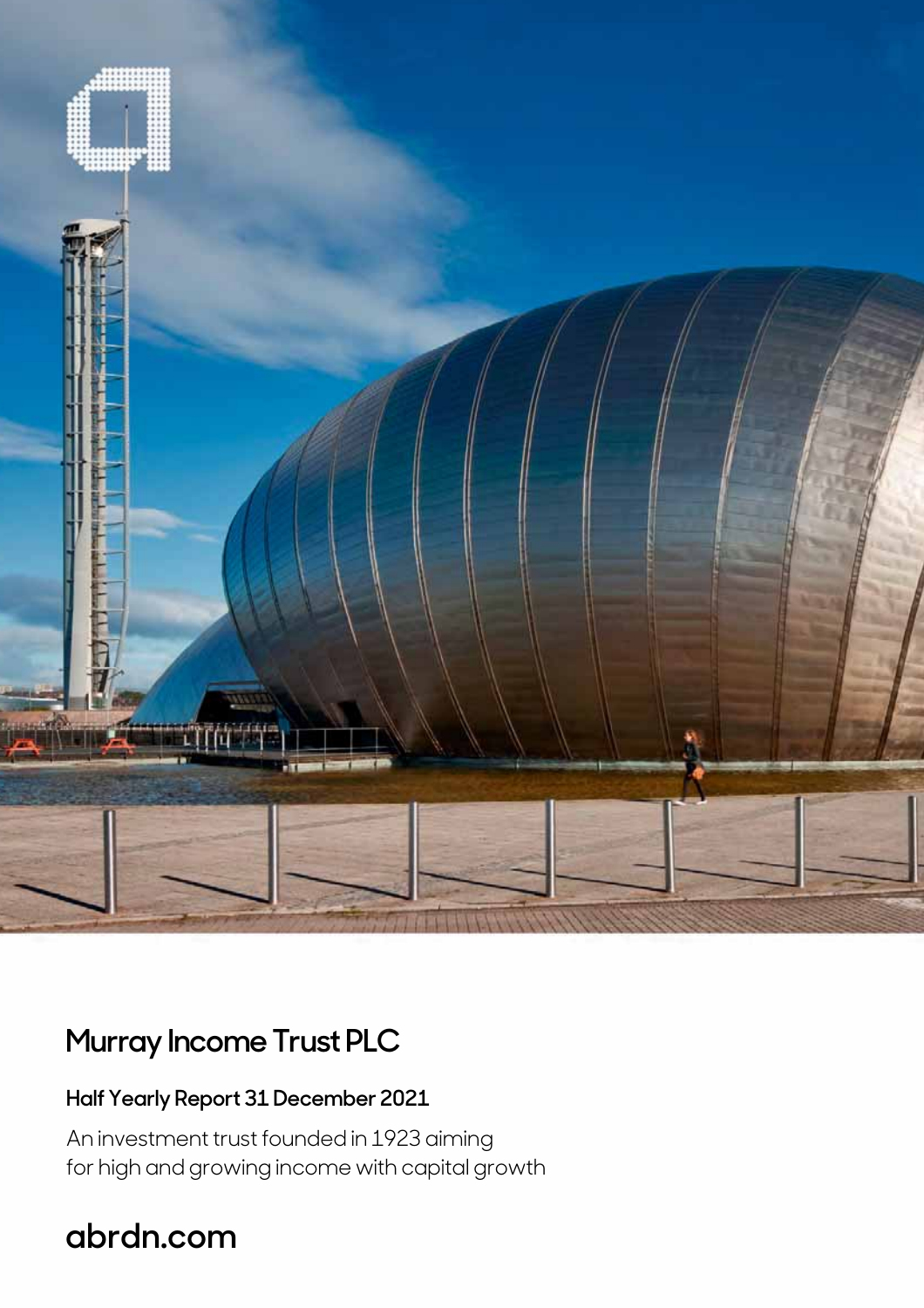## **Contents**

| Performance Highlights                                  | $\mathbf 1$    |
|---------------------------------------------------------|----------------|
| Financial Calendar and Dividends                        | $\mathsf{S}$   |
| Chairman's Statement                                    | $\overline{4}$ |
| Investment Manager's Report                             | 8              |
| Ten Largest Investments                                 | 10             |
| Investment Portfolio                                    | 11             |
| <b>Investment Case Studies</b>                          | 13             |
| Interim Board Report                                    | 14             |
| Condensed Statement of Comprehensive Income (unaudited) | 15             |
| Condensed Statement of Financial Position (unaudited)   | 16             |
| Condensed Statement of Changes in Equity (unaudited)    | 17             |
| Condensed Statement of Cash Flows (unaudited)           | 18             |
| Notes to the Financial Statements (unaudited)           | 19             |
| Alternative Performance Measures ("APMs")               | 27             |
| Investor Information                                    | 29             |
| Corporate Information                                   | 32             |
|                                                         |                |

## **Investment Objective**

The Company aims for a high and growing income combined with capital growth through investment in a portfolio principally of UK equities.

## **Benchmark**

The Company's benchmark is the FTSE All-Share Index.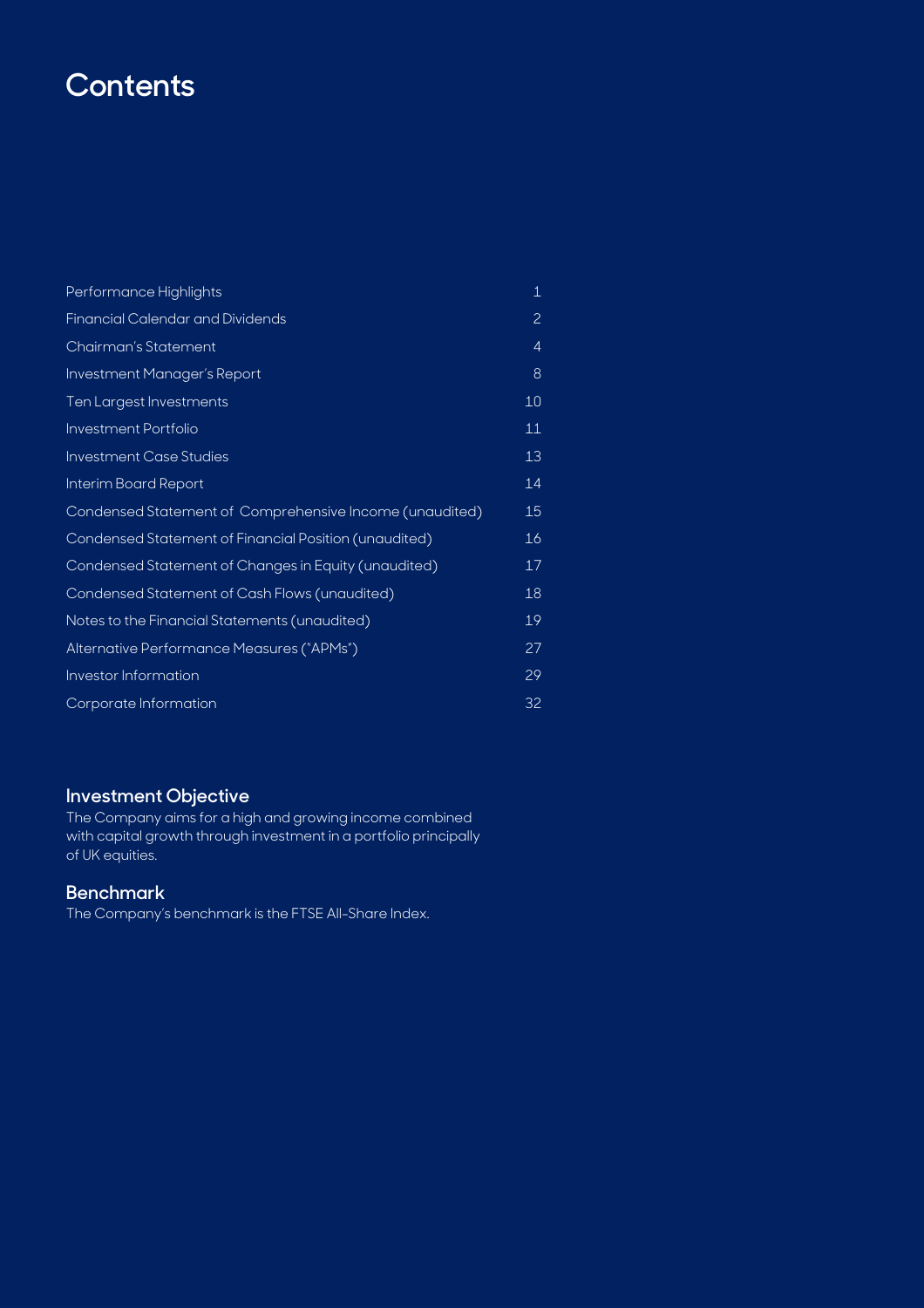## **Performance Highlights**

| Share price total return <sup>A</sup><br>Six months ended 31 December 2021<br>$+7.5%$<br>Year ended 30 June 2021<br>$+18.5%$ |
|------------------------------------------------------------------------------------------------------------------------------|
| Ongoing charges <sup>AB</sup><br>Forecast year to 30 June 2022                                                               |
| 0.48%<br>Year ended 30 June 2021<br>0.46%                                                                                    |
| Dividend per Ordinary share<br>Year ended 30 June 2021                                                                       |
| 34.50p<br>Year ended 30 June 2020<br>34.25 <sub>p</sub>                                                                      |
| Dividend yield <sup>A</sup><br>As at 31 December 2021                                                                        |
| 3.8%<br>As at 30 June 2021<br>4.0%                                                                                           |
| $+20.6%$<br>$+21.4%$<br>13.5p<br>6.8%                                                                                        |

A Considered to be an Alternative Performance Measure as set out on pages 27 and 28.

B In the year ended 30 June 2021 this was lower than would normally be expected due to the management fee waiver in respect of net assets transferred from Perpetual Income and Growth Investment Trust plc in November 2020.





Year ended 30 June – pence At 30 June (\*31 December) – pence

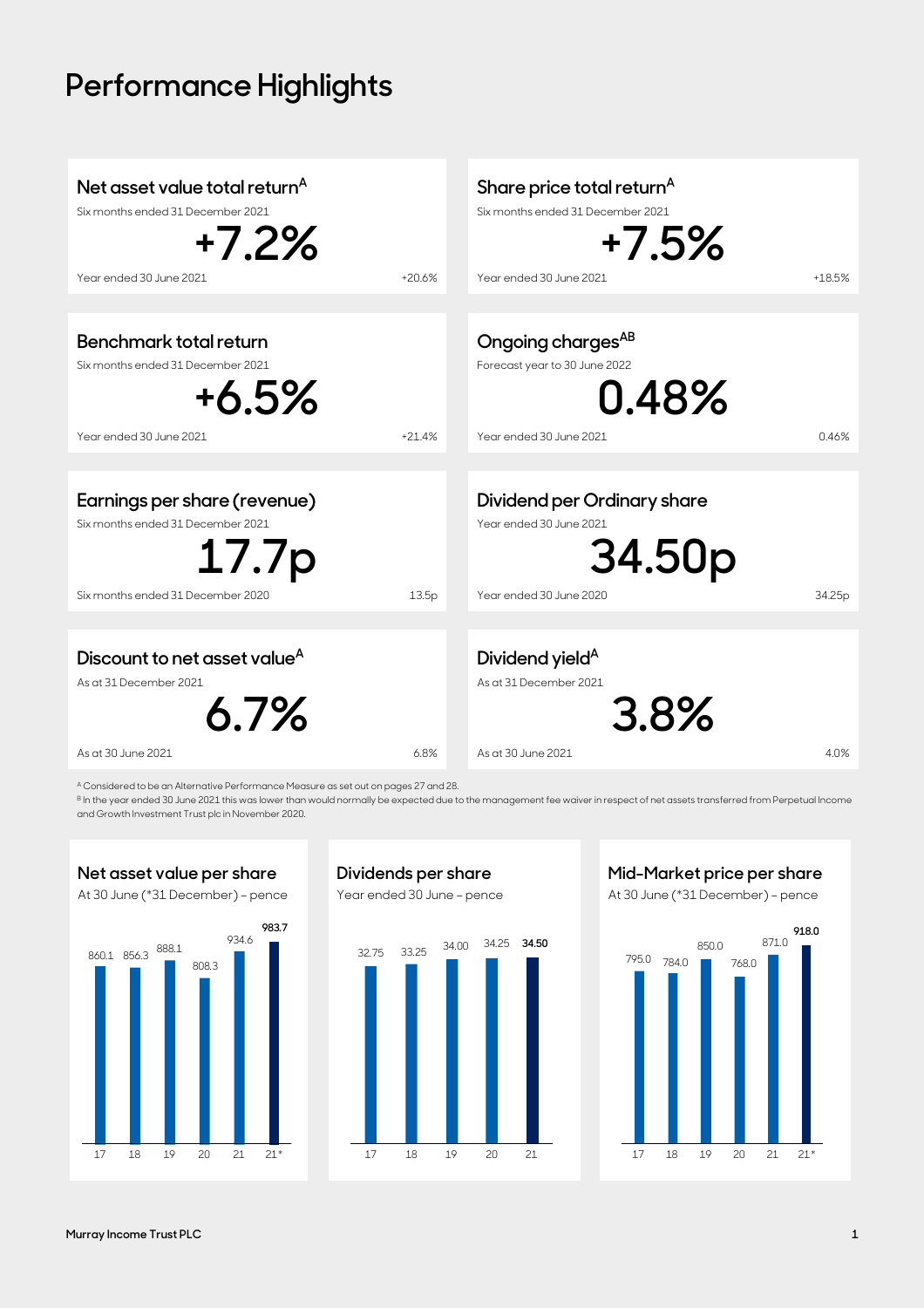## **Financial Calendar and Dividends**

| Payment dates of quarterly dividends         | Dec, Mar, Jun, Sep |
|----------------------------------------------|--------------------|
| Financial year end                           | 30 Jun             |
| Expected announcement date of annual results | Sep                |
| Annual General Meeting (London)              | 1 November 2022    |

## **Dividends**

|                | Rate              | XD date     | Record date | Payment date |
|----------------|-------------------|-------------|-------------|--------------|
| First interim  | 8.25 <sub>p</sub> | 25 Nov 2021 | 26 Nov 2021 | 22 Dec 2021  |
| Second interim | 8.25 <sub>p</sub> | 17 Feb 2022 | 18 Feb 2022 | 17 Mar 2022  |
| Third interim  | 8.25p             | 19 May 2022 | 20 May 2022 | 16 Jun 2022  |

## **Investment Portfolio by Sector as at 31 December 2021**

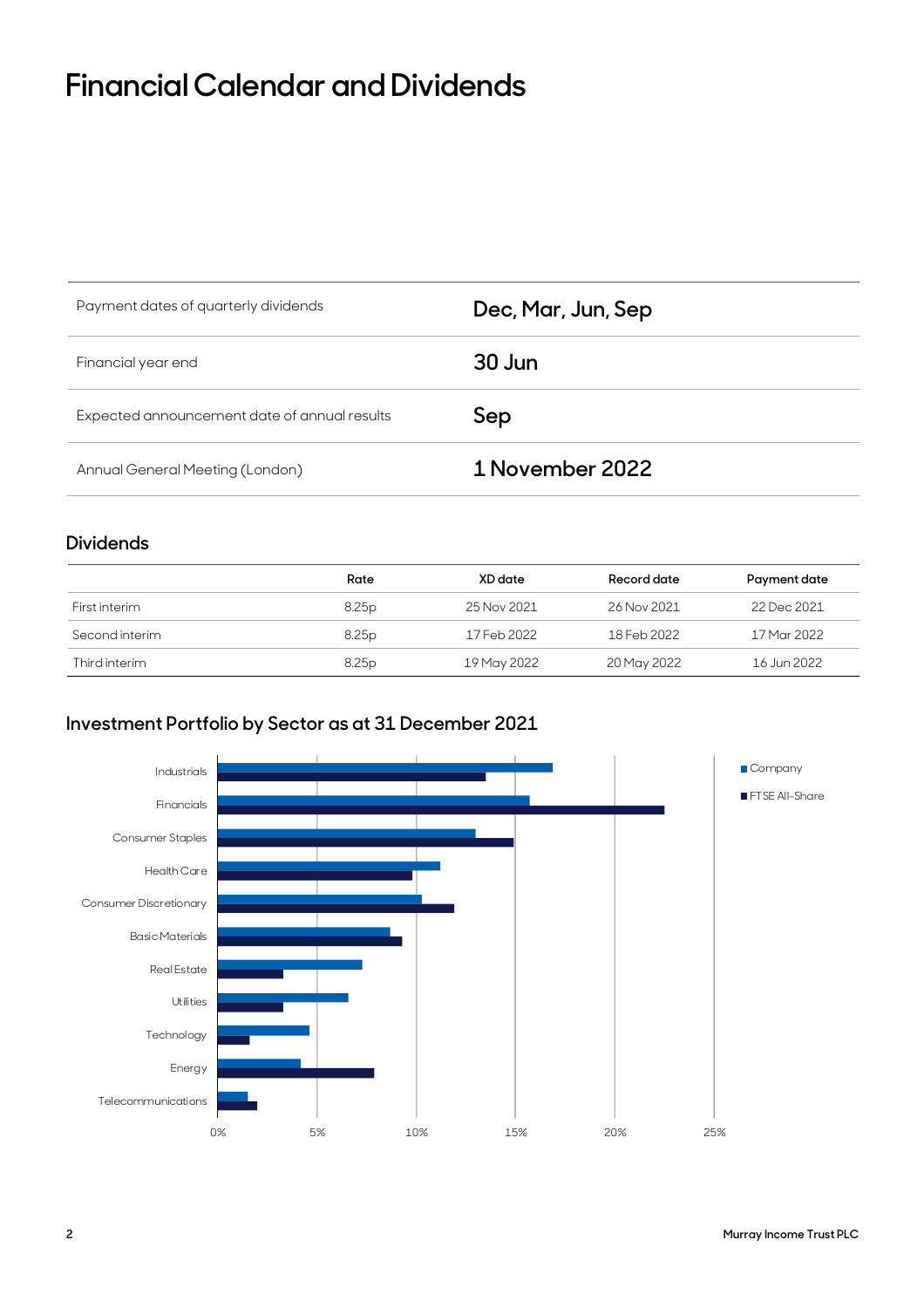# "The really interesting story is one of dividend recovery." Neil Rogan, Chairman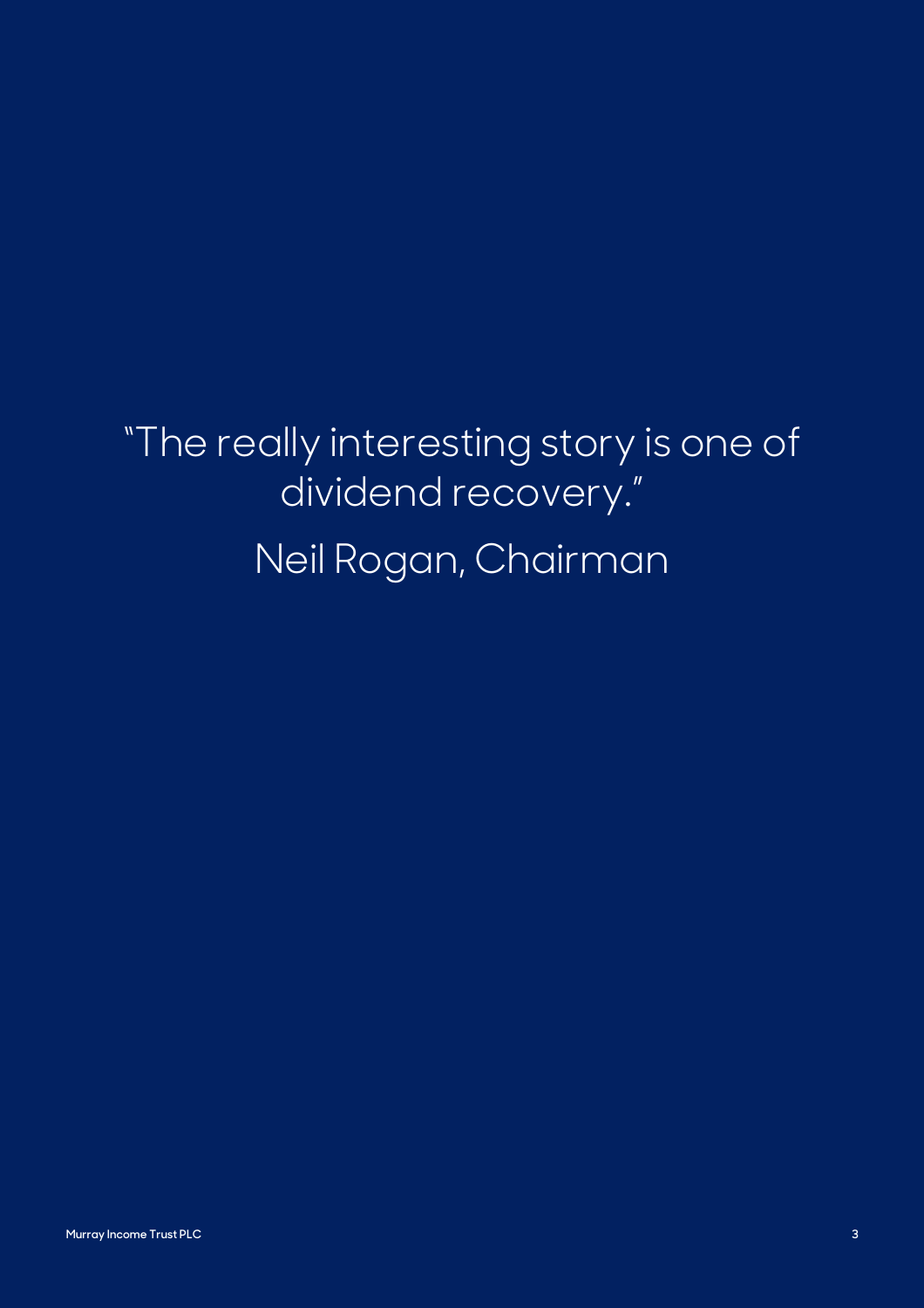## **Chairman's Statement**

Performance was ahead of the FTSE All-Share Index (the Company's "Benchmark"), over the six months ended 31 December 2021. Shareholders continue to benefit from the enlarged scale of the Company following the merger with Perpetual Income & Growth Investment Trust (the "Merger") with net assets now £1.15bn, a lower blended annualised management fee rate of 0.33%, a lower forecast ongoing charges ratio of 0.48% (based on the Company's net asset value ("NAV") as at 31 December 2021) plus additional liquidity and lower bid-offer spreads when trading.

This is all good news. However, the really interesting story is one of dividend recovery.

The UK Equity Income sector was already out of favour when Covid-19 hit and caused many companies to slash or suspend their dividends. There have been net redemptions of over £2bn from the open-ended funds in the sector in each of the last two years, partly in response to Covid-19 but also due to a preference for growth and technology stocks elsewhere, particularly in the United States, although this has started to reverse in early 2022.

Link reports that calendar year 2020 dividends for the UK market as a whole fell 44% on 2019 levels while 2021 dividends (on an underlying basis) were up 22% on 2020. Link forecast dividends to fall 7% in 2022, which would leave them still 21% below 2019 levels. The Company's focus on quality companies has produced a very different experience and outlook: our Manager reported a 13% reduction in our portfolio income in 2020, followed by an 11% recovery in 2021, and now projects portfolio income levels to reach new highs later in 2022. This is not necessarily repeatable, but places us well ahead of our original forecasts.

We are not allowed to give dividend forecasts but it does look as if later this year the Board will be once again in the fortunate position of having to decide how much of this year's income to pay out as a higher dividend and how much to put into revenue reserves for future rainy days. That is from a starting point whereby our full year dividend per share of 34.50p for the year to 30 June 2021 represented a yield of 3.8% on the 31 December 2021 share price of 918.0p. By comparison the Benchmark's dividend yield at the same date was 3.2%.

#### **Performance**

Over the six months ended 31 December 2021, the Company's NAV per share rose 7.2% in total return terms, ahead of 6.5% for the Benchmark. The share price total return was 7.5% with the discount closing the period at 6.7%, almost the same level at which it started. For the full calendar year 2021, the NAV total return was 18.4%, the Benchmark returned 18.3% and the share price total return was 14.1%.

Looking over longer periods to the end of 31 December 2021, performance is also significantly ahead of the Benchmark over three, five and ten years. At the same time, we continue to grow our dividend with an increase chalked up in every one of the past 48 years. This puts us into the top ten on the AIC's list of 'Dividend Heroes' (the investment trusts with the longest records of consecutive annual dividend growth) as measured by the number of years of dividend growth.

| Performance (Total return) | Year ended<br>31 December 2021<br>% | 3 years ended<br>31 December 2021<br>% | 5 years ended<br>31 December 2021<br>% | 10 years ended<br>31 December 2021<br>% |
|----------------------------|-------------------------------------|----------------------------------------|----------------------------------------|-----------------------------------------|
| <b>NAV<sup>A</sup></b>     | $+18.4$                             | $+42.4$                                | $+47.3$                                | $+135.8$                                |
| Share price <sup>A</sup>   | $+14.1$                             | $+429$                                 | $+56.8$                                | $+127.7$                                |
| FTSE All-Share Index       | $+18.3$                             | $+272$                                 | $+30.3$                                | $+1107$                                 |

A Considered to be an Alternative Performance Measure.

Source: abrdn, Morningstar & Lipper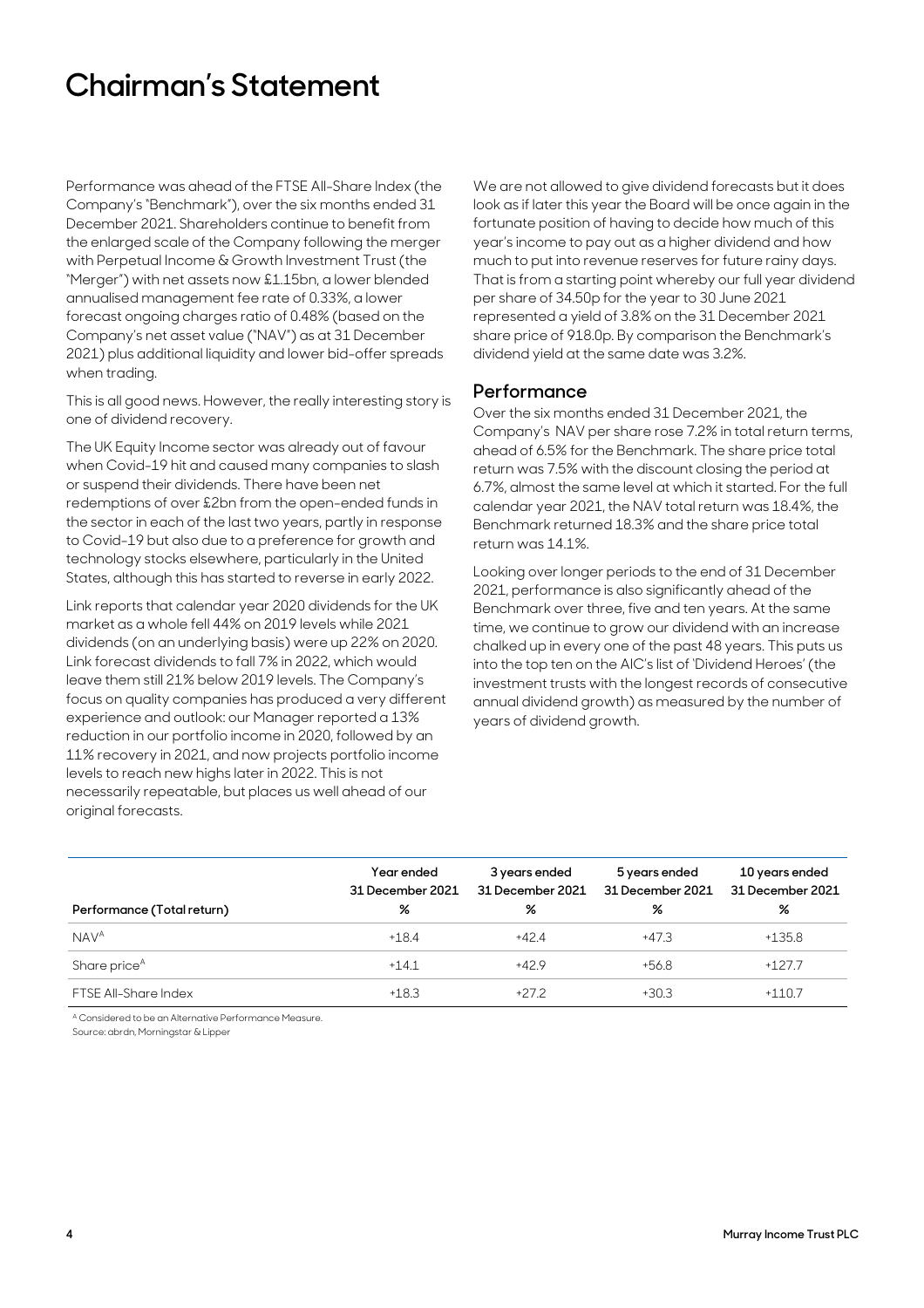### **Investment Objective**

The Company aims for a high and growing income combined with capital growth through investment in a portfolio principally of UK equities. Plain vanilla if you like, it is a diversified portfolio of quality companies.

### **Investment Process**

Our Manager's investment process is best summarised as a search for good quality companies at attractive valuations. The Manager defines a quality company as one capable of strong and predictable cash generation, sustainably high returns on capital and with attractive growth opportunities. These typically result from a sound business model, a robust balance sheet, good management and strong environmental, social and governance characteristics. These qualities helped avoid the worst of the dividend shocks during the pandemic.

#### **Investment People**

abrdn is our appointed investment management company. Charles Luke has been our portfolio manager since 2006. His deputy is Iain Pyle and they are members of the now seven-strong UK Equity Income pod which itself is part of the fourteen-strong UK Equity Team headed by Andrew Millington.

## **Annual General Meeting ("AGM")**

We were delighted to have held our AGM on 2 November 2021 as normal in London and to have had so many shareholders attend, ask questions and stay for lunch afterwards. This year's AGM will be on 1 November 2022, also in London, before we have our centenary AGM in 2023 in Glasgow, where the Company was founded.

### **Dividend Policy**

With the Merger complete, the Company has reverted to its normal practice of announcing in October each year, the first three interim dividends for the financial year. On 4 November 2021 we announced first, second and third interim dividends, each of 8.25p per share, to be paid on 22 December 2021, 17 March 2022 and 16 June 2022, respectively. The aggregate of the three interim dividends is 24.75p per share which is the same as that paid for the three interim dividends in respect of the previous year ended 30 June 2021. The Board expects that the fourth interim dividend per share, to be announced in August 2022 with payment due in September 2022, will be at least 10.00p per share as compared to 9.75p per share in the previous year.

In the year ended 30 June 2021 the Company was able to increase our full year dividend per share from 34.25p to 34.50p which represents a yield of 3.8% on the 31 December 2021 share price of 918.0p. We accomplished this by paying out 33.70p from last year's revenue earnings, supplemented by 0.80p from the Company's revenue reserves. This resulted in revenue reserves per share of 12.9p available to support future dividends, equivalent to over 37% of the last year's dividend of 34.50p.

#### **Discount**

Although the discount was almost the same at the start and end of the six months under review, this masked some volatility during the period. As a result, the Company bought back 340,015 shares during the six months ended 31 December 2021, representing 0.3% of the shares in issue (excluding treasury shares) as at 30 June 2021. These were the first shares bought back by the Company since 2018. The Board continues to monitor the discount regularly and will take appropriate action, where warranted, to reduce discount volatility.

As at 31 December 2021, and the date of approval of this Report, there were 116,705,472 Ordinary 25p shares in issue with voting rights and an additional 2,824,060 shares held in treasury.

### **Gearing**

The Company's long-term borrowings of £100m comprise of £40m 2.51% Senior Loan Notes 2027 and £60m 4.37% Senior Loan Notes 2029, resulting in a blended borrowing cost of 3.6% per annum. Together with £30m increase to the Company's £50m multicurrency bank loan facility in October 2021, this provides for potential total borrowings of £150m, which is equivalent to 13.1% of net assets at 31 December 2021. With the beta of the investment portfolio currently running at 0.91 (meaning that, in statistical terms, the portfolio is expected to capture 91% of any market movement) the Board presently believes that the appropriate neutral gearing rate is 10%. At 31 December 2021 the actual amount of total borrowings was £119.3m, equivalent to 10.4% of net assets. The annualised cost of the Company's current borrowings is 0.20% of NAV.

#### **Board**

Shareholders will be aware that we operate normally as a Board of six Directors but, temporarily, moved to a higher number as a result of the Merger. Jean Park and Donald Cameron retired from the Board at the end of our AGM after each completing nine years of service. We thank them both for their hard work on behalf of shareholders and wish them well for the future.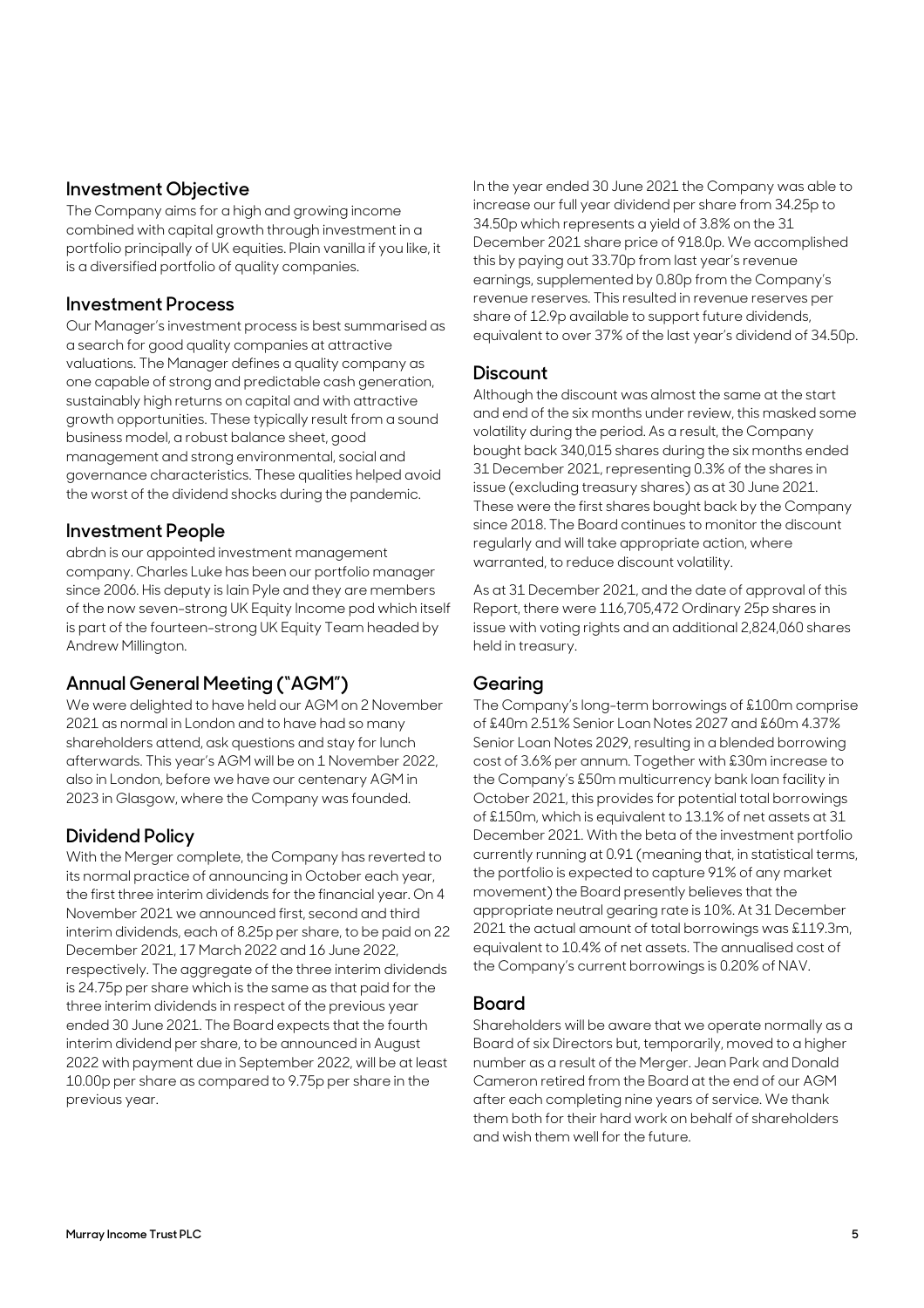## **Chairman's Statement**

## **Continued**

As explained in my Chairman's Statement within the 30 June 2021 Annual Report, we appointed Trust Associates to help identify a new director to return us to a Board of six members. The Company announced the appointment of Nandita Sahgal Tully on 3 November 2021. I and my fellow Directors are delighted to welcome Nandita to the Board, bringing more than 25 years' experience in financial services including UK and Emerging markets, ESG and impact investing.

## **Environmental, Social and Governance ("ESG")**

One of the outcomes of the global climate summit, COP-26, held in November 2021 in our home city of Glasgow was a renewed focus on net zero in the Glasgow Climate Pact: where countries and companies are signing up to time commitments as to when their operations will become net zero in terms of carbon emissions and on what basis they will be measured. We can apply this focus to the Company also: 80% of the portfolio by value, by number 45 out of 61 companies held in the portfolio on 31 December 2021 have set out a net zero target date. The breakdown is shown in the following table:

|                   | % of Portfolio<br>by Value | Number of<br>Companies |
|-------------------|----------------------------|------------------------|
| 2030              | 37                         | 21                     |
| 2040              | 9                          | 5                      |
| 2050              | 34                         | 19                     |
| Not yet committed | 20                         | 16                     |
| <b>TOTAL</b>      | 100                        | 61                     |

Source: abrdn

Our Manager continues to engage with those companies that have not yet set a timeframe as well as holding to account or pressing further those that have committed. From the numbers we can infer an average net zero date for the Company's portfolio of 2039. That number is a snapshot, it could move up or down if the portfolio changes and the outcomes are not in any case within our control. But it will be a useful number for comparison over time, while remembering that net zero is just one of the environmental factors within ESG.

ESG considerations are deeply embedded into the company analysis carried out by our Manager who is able to draw on the expertise of more than 30 in-house ESG specialists. This aims to mitigate risk and enhance returns, results in frequent dialogue with investee companies and helps to ensure that the companies in the portfolio are acting in the best long term interests of their shareholders and society at large.

The Investment Manager's Report contains further information on how ESG factors are incorporated into the Managers' investment approach.For more detailed information we would refer you to our 2021 Annual Report (pages 88 to 90) and to our website (**www.murray-income.co.uk**).

## **Update**

From 31 December 2021 to 22 February 2022, the latest practicable date, the NAV per share total return and share price total return were -6.9% and -6.5%, respectively, while the discount had narrowed from 6.7% to 6.5%. The FTSE All-Share Index total return was -0.7%.

## **Outlook**

The wall of worry is still very high. There is bad news everywhere you look and we are repeatedly told that the only way to fix it is to change the people in charge. Yet having a more popular leader does not seem to have made much of a difference to the sum of the United States' problems. Indeed, President Biden no longer seems to be more popular. It is not clear how much the UK experience would change under a new Prime Minister, even a Labour one.

We will most likely have to look elsewhere for solutions but, fascinatingly, potential solutions are often initially identified as new problems. It has always been thus: it is simply very difficult to agree what leads us out of a crisis except with hindsight. There are several emerging possibilities right now that are worth tracking:

· One way for pandemics to end is for variants to emerge that are ever more transmissible and less lethal. As they sweep through the population they eventually reach what used to be called "herd immunity" - until that became a contentious phrase two years ago. Contentious or not, it might have already happened in the UK thanks to the vaccine programme.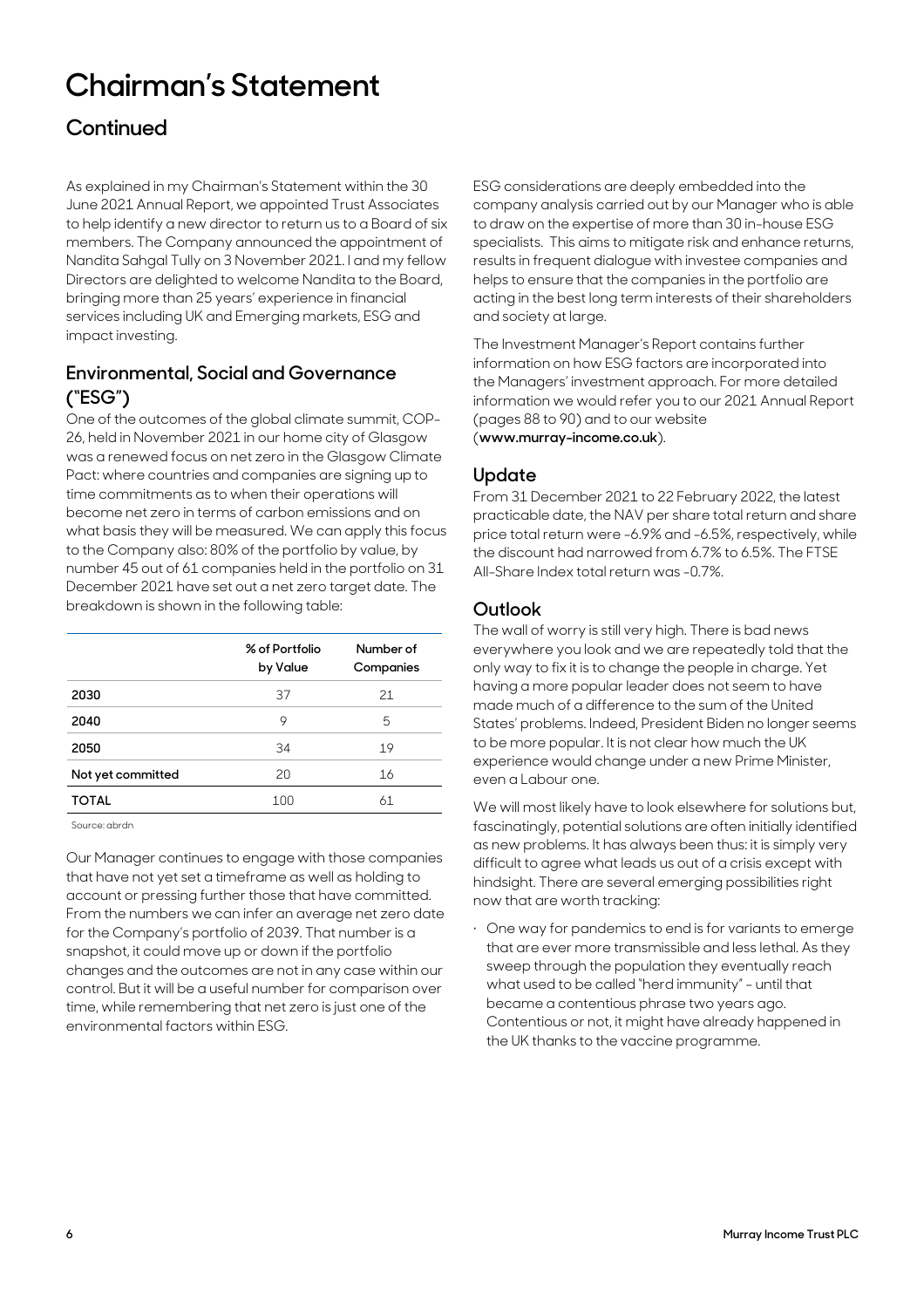- · Alarm bells are ringing about rising wage growth and its effects on inflation. Headlines tell us we have a cost of living crisis. But if the wage growth is largely confined to low and middle incomes, this becomes the mechanism that delivers lower inequality. And if wages outstrip inflation then the resultant real wage growth is likely to be positive for living standards and consumer spending. In 2021, wage growth was in line with rising inflation in the UK. Real wage growth in the next 12 months would be a significant positive surprise.
- · Inflation out of control would be a serious problem but if a country starts from a position of very high net debt, then a sustained period of moderate inflation could actually be a solution: The nominal value of the debt does not change but the tax raised on rising incomes, spending and profits would grow. It is like having a mortgage and a pay rise every year to help pay it off. Inflation above the Bank of England's target of 2% for a few years could be beneficial.
- · Monetary tightening, that is raising interest rates or reducing money supply growth, is commonly seen as negative for financial markets. Yet it should really depend on the starting point. As we have been through a long period of near-zero interest rates and rapid monetary expansion, if the economy starts to grow again it would be absolutely normal for interest rates to rise and money supply growth to reduce. Even if the pendulum swings too far, it will take a few years to reach there.
- · In stock markets, there has been a big style rotation out of growth and momentum stocks, particularly in the technology and internet sectors. This has actually been happening for about 15 months but has become particularly noticeable so far in 2022. Cue headlines about bubbles bursting or the end of an era. Growth and momentum stocks do look expensive in an era of rising interest rates and recovering economic growth. But does it mean a new bear market? It is interesting that value and quality stocks still look reasonably attractive in absolute terms. The Company's quality portfolio stands on a 2022 price to earnings multiple of 16x times, clearly not a bubble rating. Maybe it's just a big rotation.

There are still so many fast moving influential variables that it remains very difficult to forecast the residual outcome with any true confidence. Known unknowns and unknown unknowns will undoubtedly cause setbacks. War in Ukraine is the most obvious source of volatility.

But the news is not all bad and there are some interesting potential solutions out there. While you wait, Murray Income Trust PLC allows you to own a diversified portfolio of quality companies, overseen by an active and engaged fund manager, with a dividend yield of 3.8% and a track record of 48 years of consecutive dividend growth.



**Neil Rogan** Chairman 24 February 2022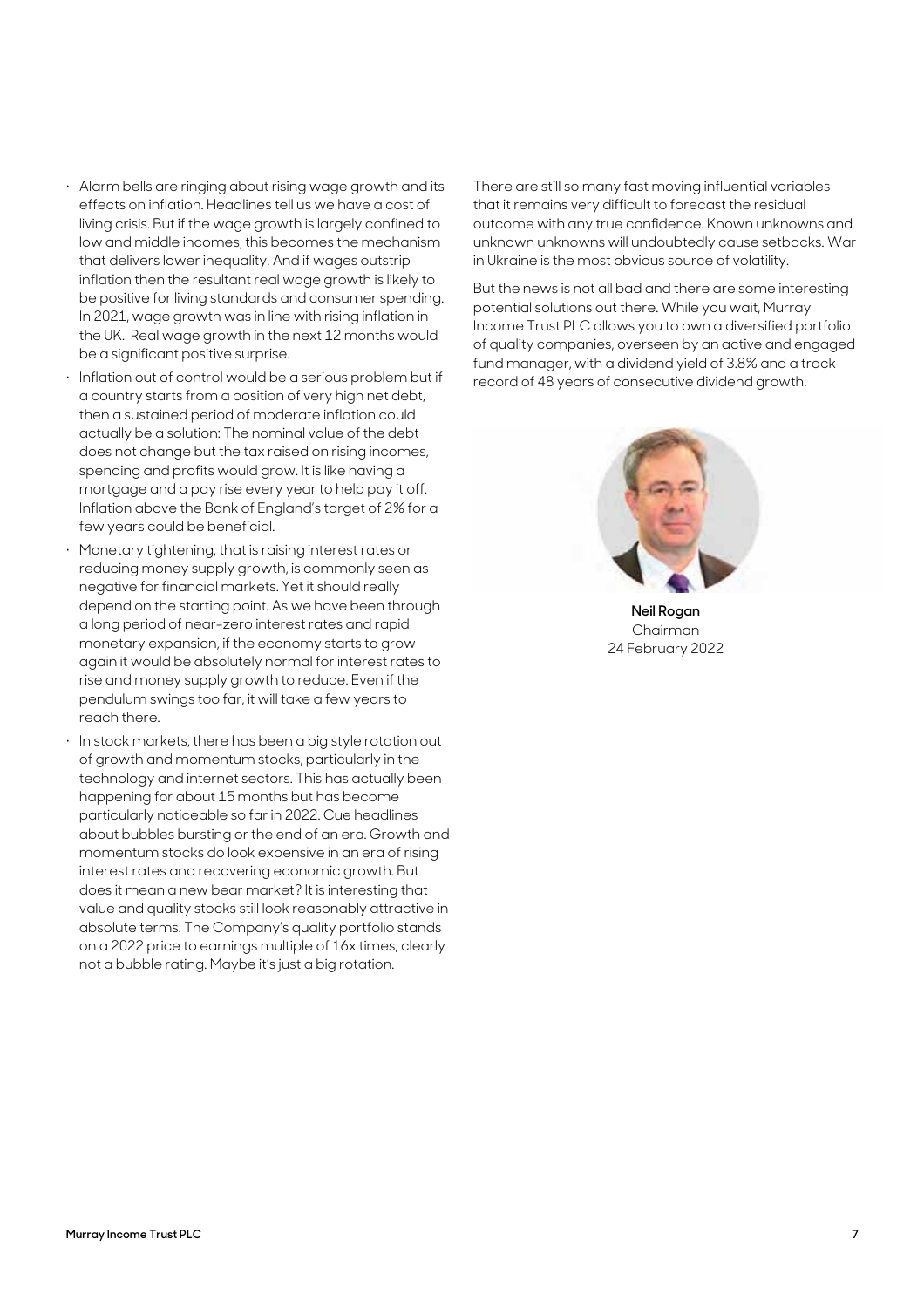## **Investment Manager's Report**

The portfolio outperformed the FTSE All-Share Index (the "Benchmark") during the six months ended 31 December 2021 with the NAV per Ordinary share rising by 7.2% compared to an increase in the Benchmark of 6.5% (both figures calculated on a total return basis).

The portfolio's overweight positions in the electricity and real estate sectors benefited performance. In contrast, the underweight position in oil and gas, and the overweight exposure to the medical equipment and services sector detracted from relative performance. The holdings in Safestore, VAT and Croda were the most beneficial to relative returns while the three non-holdings of Royal Dutch Shell, Glencore and Experian detracted the greatest, relatively.

Five new holdings were purchased for the portfolio during the six months. The first purchase was Watkin Jones, a developer with a market-leading position which provides exposure to the attractive build to rent and purpose built student accommodation markets (see page 8 for further information). The second new entrant was Drax, the renewable energy company which uses waste wood products, where we see upside potential from BECCS (bioenergy with carbon capture and storage) which now has robust political backing, support from higher UK power prices and an attractive dividend yield. The third purchase was Nordea which we view as a higher returning bank operating in the Nordic region with an attractive dividend yield. The fourth new entrant was insurer Hiscox (please see page 13 for further information) where we believe the strength of the retail business is underappreciated and the company should benefit from a stronger rate environment. Finally, we participated in the IPO of private equity firm Bridgepoint, which we believe has an experienced management team and good client relationships which sets the company up well to continue its strong track record.

We increased exposure to a number of our existing holdings which we believe have high quality characteristics with attractive growth prospects including: Marshalls, OSB, Unite and Moonpig.

We sold five holdings during the period. Firstly, LondonMetric, as we believed that after a period of strong performance, the valuation and dividend yield of the company was no longer compelling. Secondly, the small holding in Telecom Plus was exited given the uncertain industry backdrop. Thirdly, the very small holding in Jackson Financial shares that were received when the business was demerged from Prudential were sold. Finally, both John Laing and Sanne were sold at a pleasing profit following bids.

Profits were taken in a number of holdings that had performed strongly and where the valuation had started to look less attractive such as Dechra Pharmaceuticals, Croda, Nestle and VAT.

We continued our measured option-writing programme which is based on our fundamental analysis of holdings in the portfolio. We believe that the option-writing strategy, which we have now employed for over 10 years, is of benefit to the Company by diversifying and increasing the level of income generated, providing headroom to invest in companies with lower starting yields but better dividend and capital growth prospects.

## **Environmental, Social and Governance ("ESG")**

ESG engagement issues are often addressed as part of our regular meetings with management. However, we also engage on a variety of specific issues outside our regular meetings cycle. It should be noted that given the quality threshold inherent in the portfolio, these meetings are rarely about issues for which we hold significant concerns. To provide a couple of examples of our engagement during the period. Firstly, we held a meeting with the Chair and Head of Sustainability of Marshalls around the reduction of emissions and work with the Carbon Trust to update carbon labelling together with governance issues for which we were reassured that the company remains engaged and receptive to our suggestions. Secondly, we conducted a meeting with Novo Nordisk's Vice President for Sustainability to discuss the company's strategic environmental aspirations. The company has a strong track record of integrating sustainability but we suggested more disclosure around Scope 3 emissions.

### **Market and Economic Background**

The UK equity market rose by 6.5% on a total return basis over the six month period. Sentiment was influenced by concerns around the virus (in particular the delta variant in July and the omicron variant in November) together with the prospects for inflation and higher interest rates. Despite these concerns the market made good progress aided by robust earnings delivery and supportive oil prices.

Performance at a sector level was mixed. Beverages and oil and gas companies performed well but travel and leisure companies struggled. The FTSE100 Index and the Mid Cap Index performed in line with each other.

Domestic economic data published across the period reflected the circuitous return to more normal economic conditions. After surprising investors in November by maintaining rates at the all-time low of 0.1%, The Bank of England ("BoE") raised interest rates to 0.25% at its December meeting, the first rate hike in over three years (subsequently increased to 0.5% in February 2022).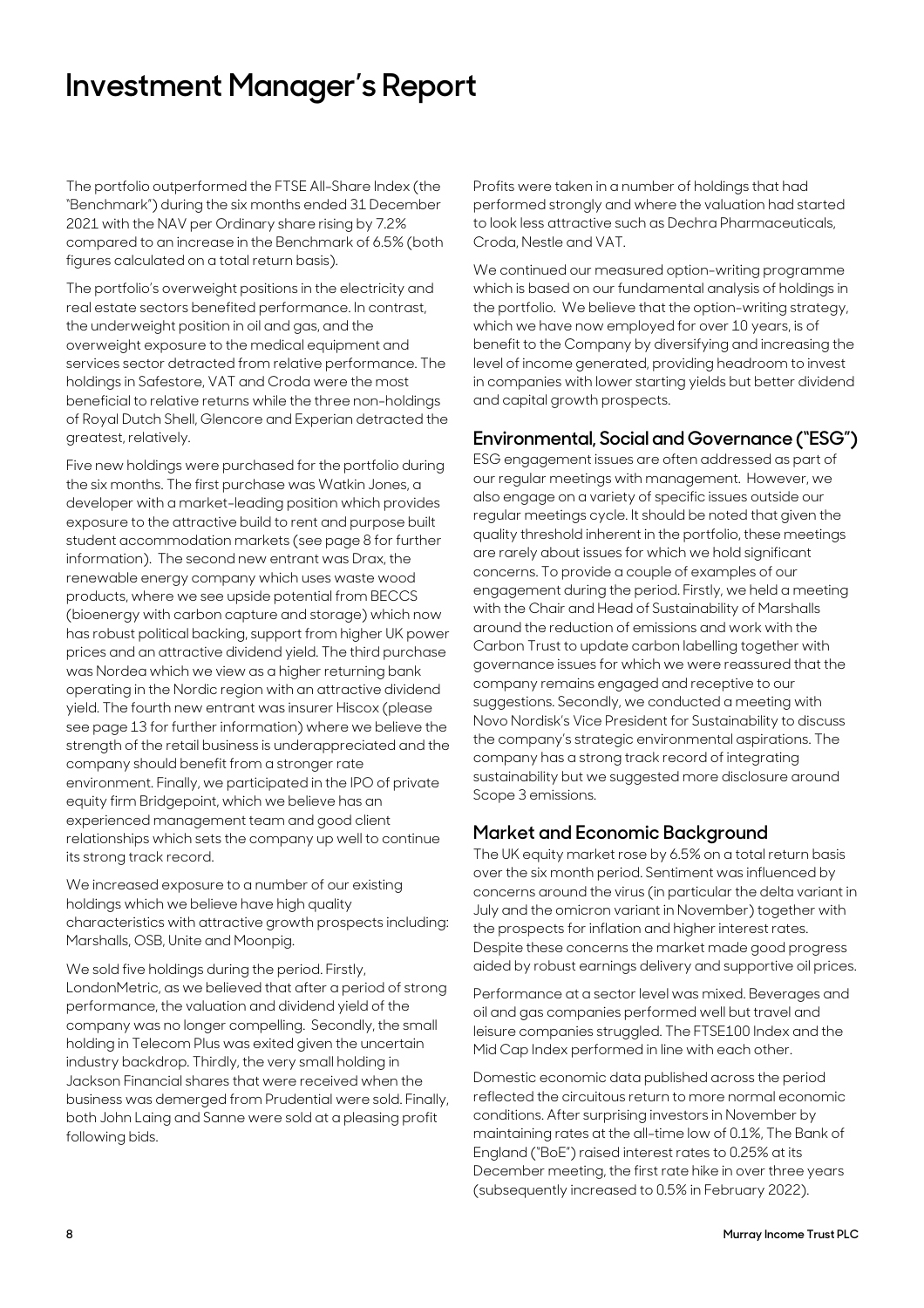The BoE acted to control inflation, which hit a near two decade high of 5.4% (year on year) in December. Energy prices, as well as clothing, food and second-hand car prices, were major factors, compounded by ongoing global supply chain problems. This calendar year we are expecting three 0.25% rate increases from the BoE, which would see rates reach 1% by the end of 2022. We then expect a further two increases in 2023, taking rates to 1.5%. In October, updated forecasts from the UK's Office for Budget Responsibility reduced the permanent scarring estimate, due to Covid, from a 3% hit to GDP to 2%. In November, GDP breached the pre-pandemic level for the first time. The latest estimate from the International Monetary Fund is for GDP growth in the UK of 4.7% in 2022 and although this represents a 0.3% reduction from their previous forecast it is still stronger growth than any other G7 country. The OECD also recognises the UK as the fastest growing G7 economy this year.

Overseas, recent data has suggested that the global economy continues its recovery but the progression of the omicron variant has diminished the pace of the upturn to varying degrees with supply bottlenecks also weighing on activity. In the Eurozone the most recent Purchasing Managers' Index data suggested slowing growth with the pace of expansion hitting a near 12 month low given virus restrictions. In the United States, upside surprises in inflation and mounting evidence of labour market tightness exacerbated by omicron heralds the start of a period of rate hikes likely from March of perhaps 100bps this year. In China, economic activity is on a generally firm footing but a continued downturn in the property sector and uncertainty around omicron has tempered growth rates more recently.

#### **Outlook**

Catalysed by hawkish signals from the Fed given concerns around the inflation outlook, real bond yields have risen since the start of the calendar year. This has resulted in a sharp style rotation within the equity market favouring value at the expense of quality and growth companies which tend to have a longer duration of earnings while 'concept' stocks (mostly in the technology sector) with little or no cashflows have been particularly affected. Macro influences can have a salient impact on share prices in the short term but we are reminded of the saying attributed to the famous investor Benjamin Graham that 'in the short run the market is a voting machine, but in the long run it is a weighing machine' or in other words long term share price performance will reflect the fundamentals of the businesses that we invest in and that is certainly borne out empirically.

At the time of writing, the Russian invasion of Ukraine has just commenced for which the outcome and consequences are currently unknown. However, for now, our baseline forecasts are for global growth to remain above trend in 2022, helped by a rebound from the Omicron headwind. For the UK, in particular, the backdrop is generally supportive with pent-up demand and a fast booster rollout, albeit the prospect of higher utility bills weighing on consumer disposable income and other less benign inflationary pressures are increasingly areas of concern.

We take comfort that the valuations of UK-listed companies remain attractive on a relative basis and as such we think a fair proportion of the portfolio may be vulnerable to corporate activity. Moreover, the dividend yield of the UK market remains at an appealing premium to other regional equity markets let alone other asset classes. Furthermore, international investors remain underweight the UK providing a further underpin. Therefore, we feel very comfortable maintaining our long term focus on investments in high quality companies capable of sustainable earnings and dividend growth.



**Charles Luke and Iain Pyle, Aberdeen Asset Managers Limited** Investment Manager 24 February 2022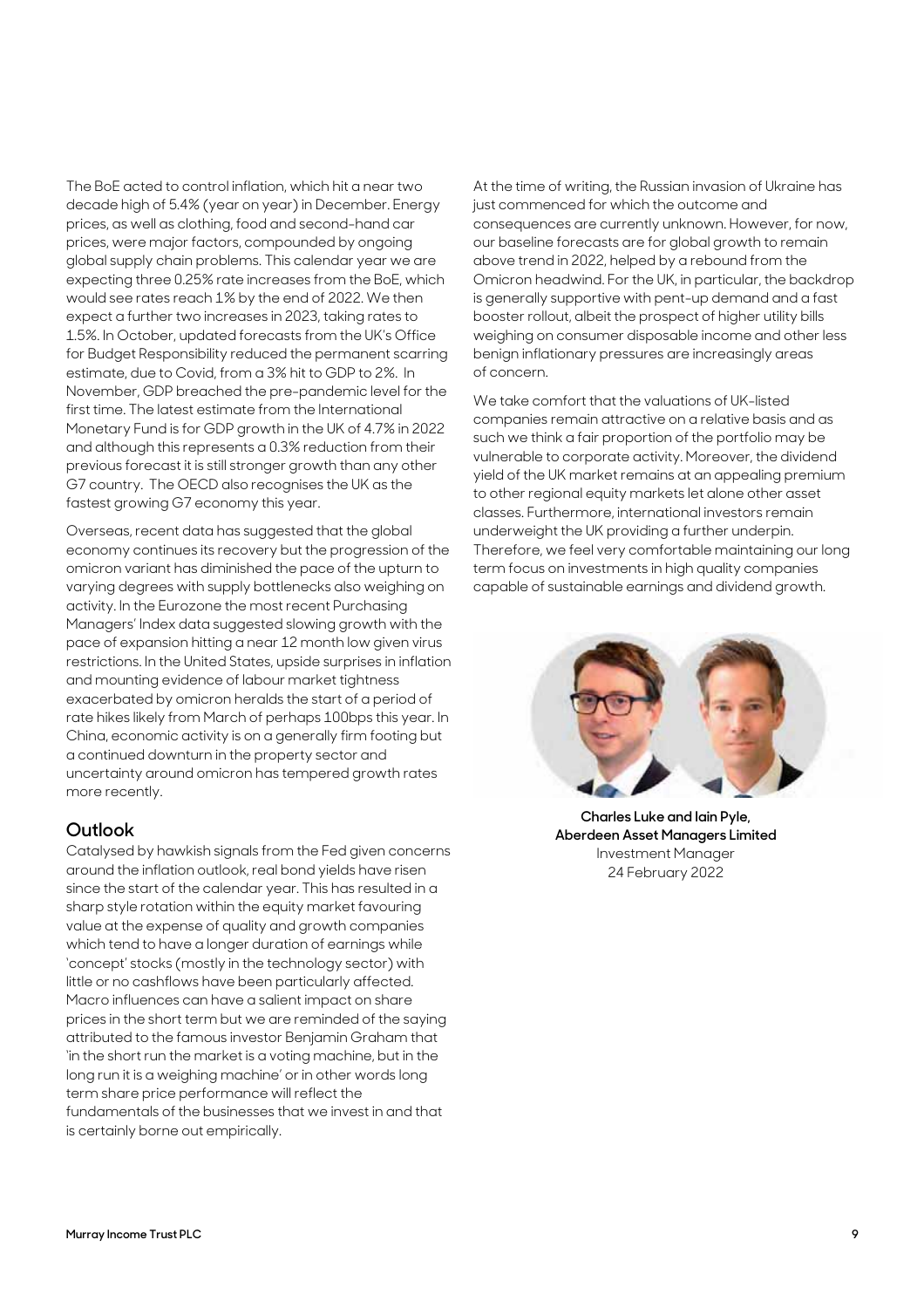## **Ten Largest Investments**

### **As at 31 December 2021**



#### **Diageo**

Diageo produces, distills and markets alcoholic beverages including vodkas, whiskies, tequilas, gins and beer. The company should benefit from attractive long term drivers such as population and income growth, and premiumisation. The company has a variety of very strong brands and faces very limited private label competition.



#### **Relx**

Relx is a global provider of information and analytics for professionals and businesses across a number of industries including scientific, technical, medical and law. The company offers resilient earnings combined with long term structural growth opportunities.



#### **Safestore**

Safestore is a leading owner and operator of self-storage facilities with a focus on London and Paris. There is potential to expand in various European countries where the industry is under-developed.



#### **TotalEnergies**

TotalEnergies is a broad energy company that produces and markets fuels, natural gas, and electricity. It is a leader in the sector's energy transition with an attractive pipeline of renewable assets.



#### **Unilever**

Unilever is a global consumer goods company supplying food, home and personal care products. The company has a portfolio of strong brands including Dove, Knorr, Axe and Persil. Over half of the company's sales are to developing and emerging markets.



#### **AstraZeneca**

AstraZeneca researches, develops, produces and markets pharmaceutical products. The company has a significant focus on oncology which offers significant growth potential over the medium term.



#### **SSE**

SSE is a utility company mostly focused on networks and renewables. The path to net zero will require significant investment in distribution networks and the company should also benefit from its strong position in offshore wind generation.



#### **BHP Group**

BHP Group (formerly BHP Billiton) is a diversified resources group with a global portfolio of high quality assets particularly iron ore and copper. The company combines an appealing dividend yield combined with a strong balance sheet.



#### **Coca-Cola HBC**

Coca-Cola HBC is a soft drinks bottler of Coca-Cola product operating mostly in Eastern Europe, Nigeria and Russia. The Company offers attractive earnings growth driven by higher volumes. premiumisation, innovation and pricing.

## **RioTinto**

#### **Rio Tinto**

Rio Tinto is an international mining company and has interests in mining for a large number of metals and minerals. It has a strong balance sheet and pays an attractive dividend yield.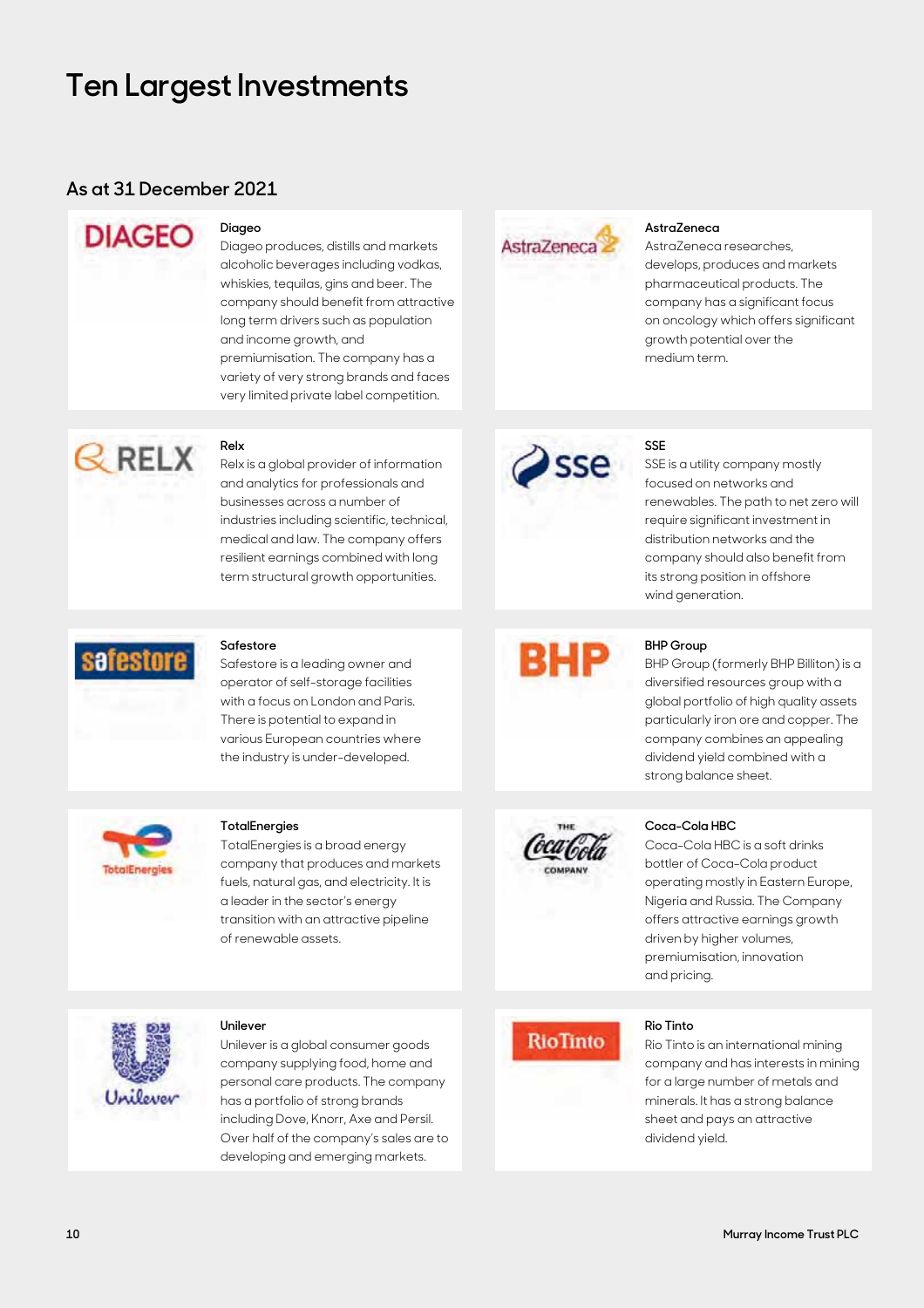## **Investment Portfolio**

## **As at 31 December 2021**

| Investment                       | Sector                                    | Country   | Valuation<br>£'000 | <b>Total investments</b><br>% |
|----------------------------------|-------------------------------------------|-----------|--------------------|-------------------------------|
| Diageo                           | Beverages                                 | <b>UK</b> | 63,256             | 5.1                           |
| AstraZeneca                      | Pharmaceuticals and Biotechnology         | UK        | 61,238             | 4.9                           |
| Relx                             | Media                                     | <b>UK</b> | 48,918             | 3.9                           |
| <b>SSE</b>                       | Electricity                               | UK        | 36,132             | 2.9                           |
| Safestore Holdings               | Real Estate Investment Trusts             | UK        | 34,907             | 2.8                           |
| <b>BHP Group</b>                 | Industrial Metals and Mining              | UK.       | 34.798             | 2.8                           |
| <b>TotalEnergies</b>             | Oil Gas and Coal                          | France    | 32,410             | 2.6                           |
| Coca-Cola HBC                    | Beverages                                 | <b>UK</b> | 32,264             | 2.6                           |
| Unilever                         | Personal Care, Drug and Grocery Stores    | <b>UK</b> | 31,196             | 2.5                           |
| Rio Tinto                        | Industrial Metals and Mining              | UK        | 30,411             | 2.5                           |
| Top ten investments              |                                           |           | 405,530            | 32.6                          |
| Inchcape                         | <b>Industrial Support Services</b>        | <b>UK</b> | 30,296             | 2.4                           |
| Standard Chartered               | <b>Banks</b>                              | <b>UK</b> | 30,144             | 2.4                           |
| Close Brothers                   | <b>Banks</b>                              | <b>UK</b> | 29,922             | 2.4                           |
| Croda International              | Chemicals                                 | UK        | 28,660             | 2.3                           |
| National Grid                    | Gas Water and Multi-utilities             | UK        | 27,544             | 2.2                           |
| Aveva                            | Software and Computer Services            | UK        | 25,782             | 2.1                           |
| Howden Joinery                   | <b>Retailers</b>                          | UK        | 23,598             | 1.9                           |
| Sirius Real Estate               | Real Estate Investment and Services       | <b>UK</b> | 22,618             | 1.8                           |
| Rentokil Initial                 | Industrial Support Services               | UK.       | 22,036             | 1.8                           |
| Marshalls                        | <b>Construction and Materials</b>         | UK        | 21,986             | 1.7                           |
| Top twenty investments           |                                           |           | 668,116            | 53.6                          |
| <b>OSB</b>                       | Finance and Credit Services               | UK.       | 20,949             | 1.7                           |
| Countryside Properties           | Household Goods and Home Construction     | <b>UK</b> | 20,170             | 1.6                           |
| Euromoney Institutional Investor | <b>Industrial Support Services</b>        | UK        | 19.545             | 1.6                           |
| Direct Line Insurance            | Non-life Insurance                        | UK        | 19,390             | 1.6                           |
| <b>BP</b>                        | Oil Gas and Coal                          | <b>UK</b> | 19,252             | 1.5                           |
| Novo-Nordisk                     | Pharmaceuticals and Biotechnology         | Denmark   | 19,130             | 1.5                           |
| Drax                             | Electricity                               | UK        | 18,972             | 1.5                           |
| GlaxoSmithKline                  | Pharmaceuticals and Biotechnology         | UK        | 18,263             | $1.5\,$                       |
| M&G                              | Investment Banking and Brokerage Services | UK        | 18,112             | 1.5                           |
| Vistry                           | Household Goods and Home Construction     | UK        | 17,901             | 1.4                           |
| Top thirty investments           |                                           |           | 859,800            | 69.0                          |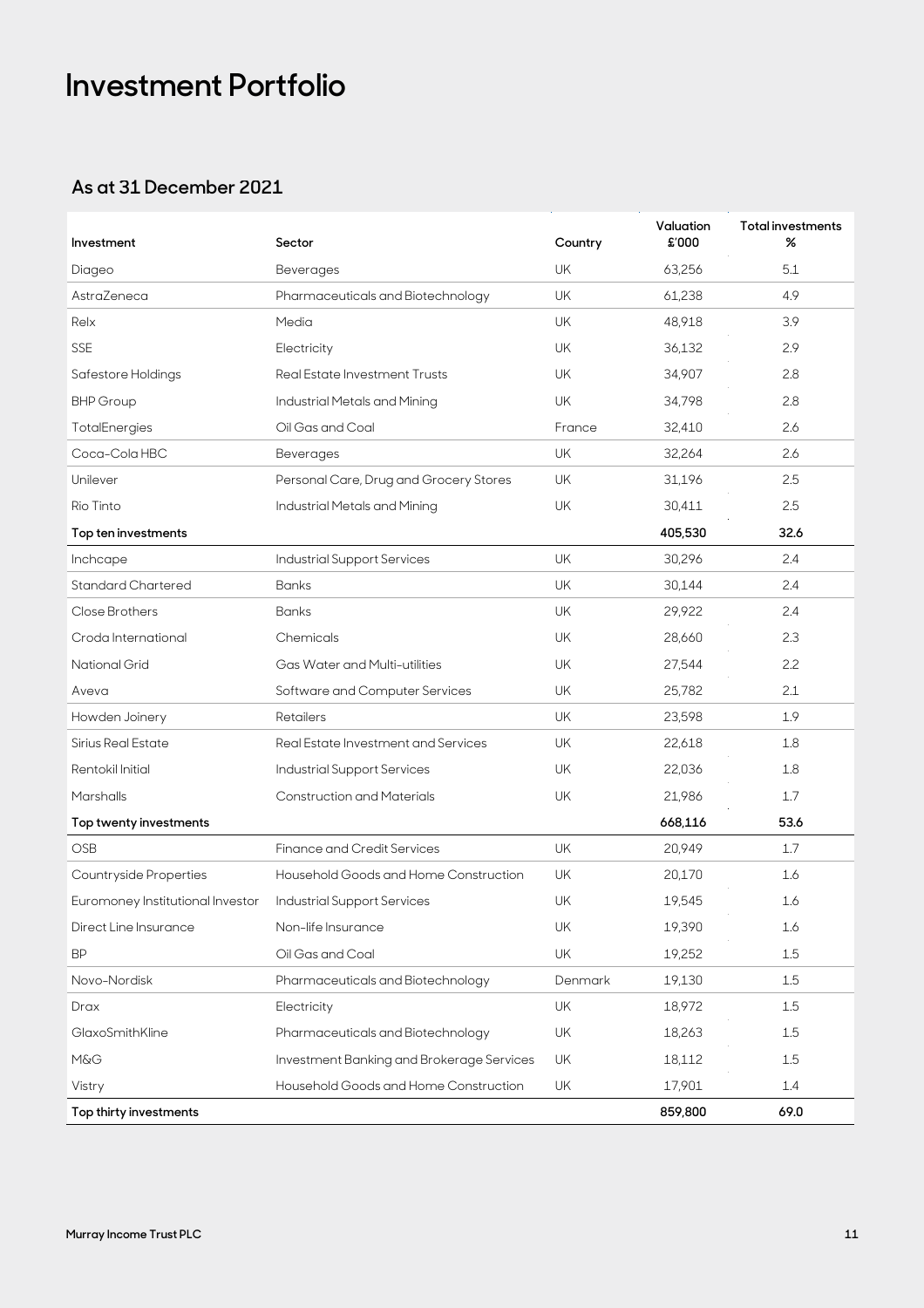## **Investment Portfolio**

## **Continued**

## **As at 31 December 2021**

| Investment             | Sector                                    | Country     | Valuation<br>£'000 | <b>Total investments</b><br>% |
|------------------------|-------------------------------------------|-------------|--------------------|-------------------------------|
| Nordea Bank            | <b>Banks</b>                              | Sweden      | 17,603             | 1.4                           |
| Mondi                  | General Industrials                       | UK          | 17,098             | 1.4                           |
| Microsoft              | Software and Computer Services            | <b>USA</b>  | 16,852             | 1.3                           |
| Weir Group             | Industrial Engineering                    | <b>UK</b>   | 16,846             | 1.3                           |
| Nestle                 | <b>Food Producers</b>                     | Switzerland | 16,727             | 1.3                           |
| Smith (DS)             | General Industrials                       | <b>UK</b>   | 15,895             | 1.3                           |
| Genuit                 | <b>Construction and Materials</b>         | UK          | 15,588             | 1.3                           |
| Prudential             | Life Insurance                            | <b>UK</b>   | 14,949             | 1.2                           |
| Bodycote               | Industrial Metals and Mining              | UK          | 14,399             | 1.2                           |
| Sage Group             | Software and Computer Services            | UK          | 14,353             | 1.2                           |
| Top forty investments  |                                           |             | 1,020,110          | 81.9                          |
| Convatec               | Medical Equipment and Services            | UK          | 14,297             | 1.2                           |
| VAT Group              | Electronic and Electrical Equipment       | Switzerland | 14,086             | 1.1                           |
| Ashmore Group          | Investment Banking and Brokerage Services | <b>UK</b>   | 13,972             | 1.1                           |
| XP Power               | Electronic and Electrical Equipment       | <b>UK</b>   | 13,968             | 1.1                           |
| Telenor                | Telecommunications Service Providers      | Norway      | 13,543             | 1.1                           |
| Smith & Nephew         | Medical Equipment and Services            | UK          | 13,158             | 1.1                           |
| Dechra Pharmaceuticals | Pharmaceuticals and Biotechnology         | <b>UK</b>   | 12,976             | 1.0                           |
| Intermediate Capital   | Investment Banking and Brokerage Services | <b>UK</b>   | 12,791             | 1.0                           |
| Kone                   | Industrial Engineering                    | Finland     | 12,279             | 1.0                           |
| Unite Group            | Real Estate Investment Trusts             | UK          | 11,772             | 1.0                           |
| Top fifty investments  |                                           |             | 1,152,952          | 92.6                          |
| Fevertree              | Beverages                                 | <b>UK</b>   | 11,563             | 0.9                           |
| Assura                 | Real Estate Investment Trusts             | UK.         | 11,044             | 0.9                           |
| Electrocomponents      | Industrial Support Services               | UK          | 10,561             | 0.9                           |
| Industrials REIT       | Real Estate Investment Trusts             | UK          | 10,202             | 0.8                           |
| Watkin Jones           | Household Goods and Home Construction     | UK          | 9,213              | 0.7                           |
| Moonpig                | Retailers                                 | UK          | 8,902              | 0.7                           |
| Bridgepoint            | Investment Banking and Brokerage Services | UK          | 8,061              | 0.7                           |
| Chesnara               | Life Insurance                            | UK          | 7,389              | 0.6                           |
| Mowi                   | Food Producers                            | Norway      | 7,331              | 0.6                           |
| Accton Technology      | Telecommunications Equipment              | Taiwan      | 5,551              | 0.4                           |
| Hiscox                 | Non-life Insurance                        | UK          | 2,796              | 0.2                           |
| Total investments (61) |                                           |             | 1,245,565          | 100.0                         |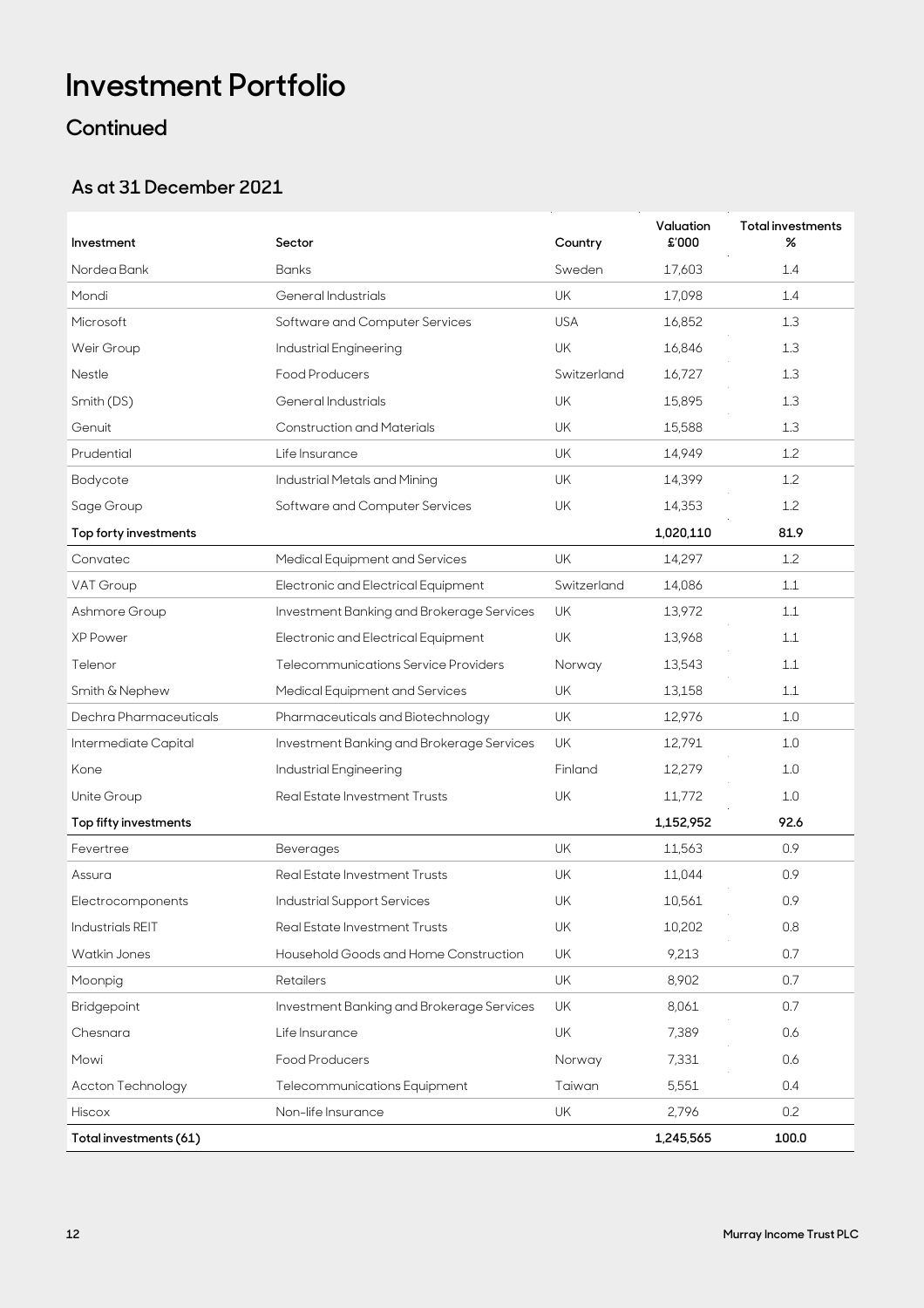## **Investment Case Studies**

#### **Watkins Jones**

Watkin Jones, with a market capitalisation of approximately £700m and listed on the AIM market, is a developer of build to rent and student accommodation. These operations both have significant long term growth potential as institutions increase their exposure to these assets. The company has a capital-light business model allowing it to make very attractive returns on capital as their projects are largely forward-funded by institutional investors. The company is a leading player in this segment with an extensive pipeline of developments (which includes expansion into the affordable homes segment) and significant barriers to entry which revolve around planning expertise, sourcing land, client relationships and a strong track record. The company also has a property management business which is a positive differentiating factor. We think that the earnings growth, very strong net cash balance sheet and quality characteristics are conspicuously under-appreciated by the market given the company's modest price to earnings valuation ratio and attractive dividend yield.

#### **Hiscox**

Hiscox (with a market capitalisation of approximately £3bn) is a diversified international insurance group with a strong long-term culture. We started a new holding in the company during the six months having previously owned shares which were sold at the end of 2019. At that time we decided to sell the holding given concerns around pricing and social inflation in the company's retail business, coupled with rising catastrophe losses. We now believe that these issues have ameliorated or have been dealt with through efforts at reinsurance (in the case of claims inflation), repricing or exiting parts of the business. In addition, catastrophe losses seem better priced in as the market has hardened. The growth attractions of the retail business (which represents around 75% of earnings), particularly in the United States with its strong brand resonance serving micro SMEs, do not seem to be reflected in the valuation, nor is the strength of the capital base, which is in very good shape.

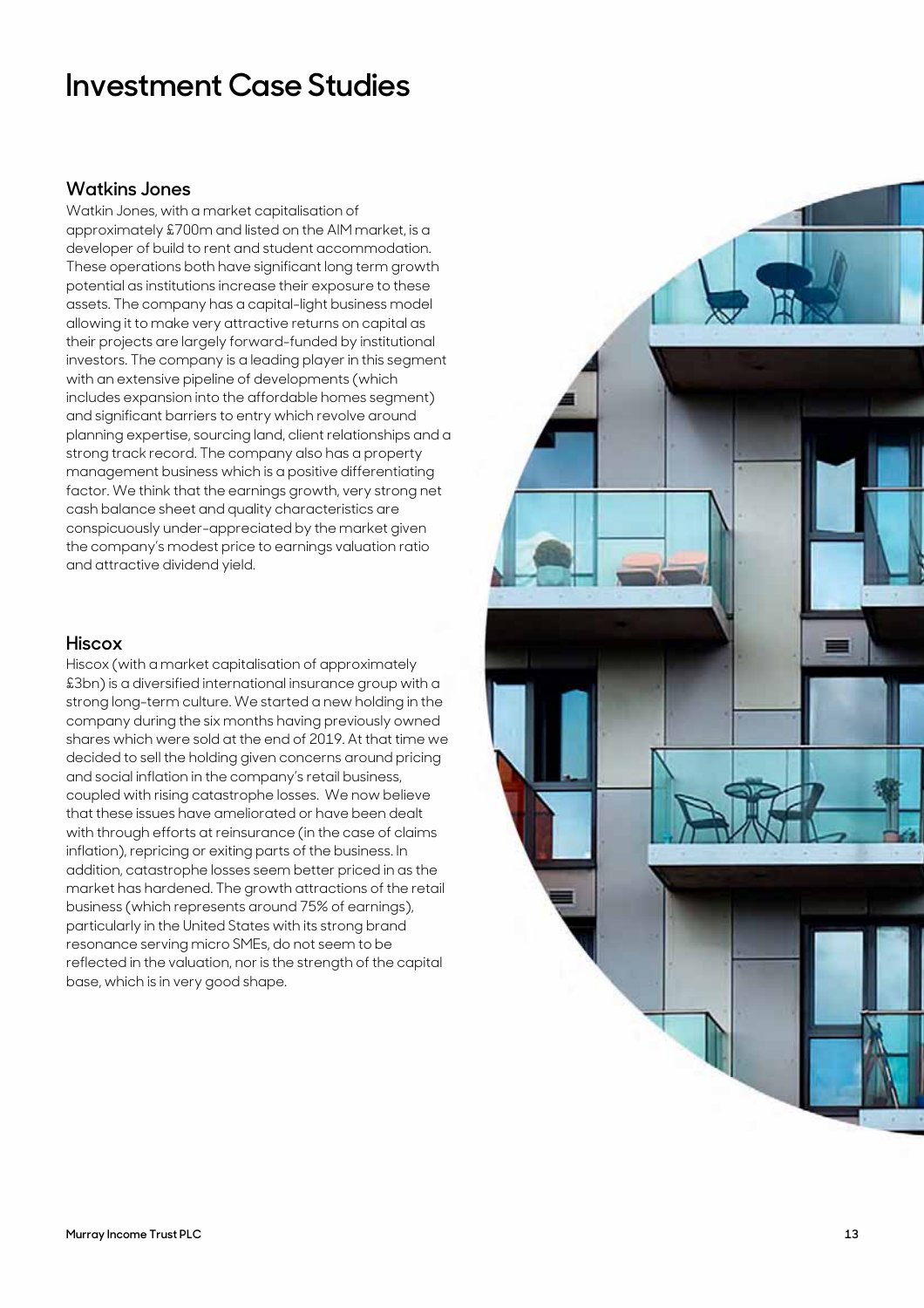## **Interim Board Report**

### **Principal Risks and Uncertainties**

The Board regularly reviews the principal risks and uncertainties which it has identified, together with the delegated controls it has established to manage the risks and address the uncertainties. These are considered to be unchanged as at 31 December 2021, as compared to 30 June 2021, other than in relation to the Board's perception of heightened interest rate risk and geopolitical uncertainty, noting the potential volatility associated with the conflict in Ukraine, which the Board anticipates will persist over the six months to 30 June 2022. The principal risks and uncertainties are set out in detail on pages 18 to 21 of the Company's Annual Report for the year ended 30 June 2021 ("Annual Report 2021") which is available on the Company's website. The Annual Report 2021 also contains, in note 17 to the Financial Statements, an explanation of other risks relating to the Company's investment activities, specifically market risk, liquidity risk and credit risk, and a note of how these risks are managed.

## **Related Party Transactions**

Under Generally Accepted Accounting Practice (UK Accounting Standards and applicable law), the Company has identified the Directors as related parties. No other related parties have been identified. There have been no related party transactions that have had a material effect on the financial position of the Company.

## **Going Concern**

The factors which have an impact on the Company's status as a going concern are set out in the Going Concern section of the Directors' Report on page 42 of the Annual Report 2021. As at 31 December 2021, there had been no significant changes to these factors.

The Board has set limits for borrowing and regularly reviews the level of any gearing, cash flow projections and compliance with covenants associated with the Senior Loan Notes and bank facilities. As at 31 December 2021, in addition to the £40m 10 year Senior Loan Notes 2027 and £60m 10 year Senior Loan Notes 2029, £6.3m of the Company's three-year £50m multi-currency revolving bank credit facility (the "Facility") was drawn down. On the expiry of the Facility in October 2024, the Company would expect to continue to access a credit facility. However, should acceptable terms for a new credit facility not be forthcoming at that time, any outstanding borrowing will be repaid through the proceeds of equity sales.

The Directors are mindful of the principal risks and uncertainties disclosed above and, having reviewed forecasts detailing revenue and liabilities, they believe that the Company has adequate financial resources to continue its operational existence for the foreseeable future. Accordingly, the Directors believe that it is appropriate to continue to adopt the going concern basis of accounting in preparing the Financial Statements.

## **US Executive Order No. 14032**

The Board confirms that the Company has not and does not intend to invest in any of the companies designated as "Chinese Military-Industrial Complex Companies" by the US Executive Order No. 14032.

### **Statement of Directors' Responsibilities**

The Directors are responsible for preparing the Half-Yearly Financial Report in accordance with applicable law and regulations. The Directors confirm that to the best of their knowledge:

- the condensed set of Financial Statements has been prepared in accordance with Financial Reporting Standard 104 (Interim Financial Reporting);
- the Half-Yearly Board Report includes a fair review of the information required by rule 4.2.7R of the Disclosure Guidance and Transparency Rules (being an indication of important events that have occurred during the first six months of the financial year and their impact on the condensed set of Financial Statements and a description of the principal risks and uncertainties for the remaining six months of the financial year); and
- the Half-Yearly Board Report includes a fair review of the information required by 4.2.8R (being related party transactions that have taken place during the first six months of the financial year and that have materially affected the financial position of the Company during that period; and any changes in the related party transactions described in the last Annual Report that could do so).

The Half-Yearly Financial Report for the six months ended 31 December 2021 comprises the Half-Yearly Board Report, the Directors' Responsibility Statement and the condensed set of Financial Statements.

**For and on behalf of the Board Neil Rogan,** Chairman 24 February 2022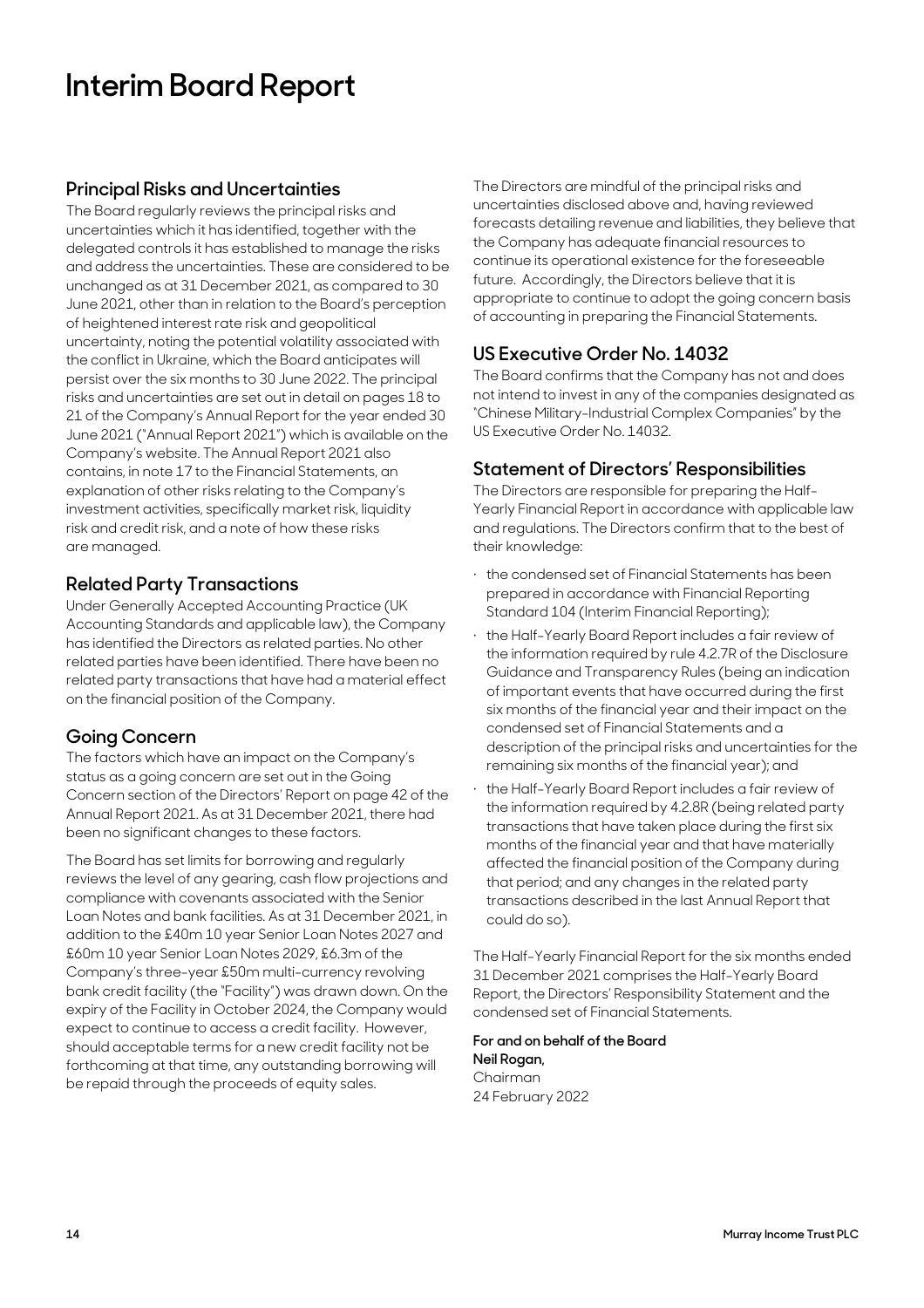## **Condensed Statement of Comprehensive Income (unaudited)**

|                                              |              | Six months ended<br>31 December 2021 |                          | Six months ended<br>31 December 2020 |                          |                          |                |
|----------------------------------------------|--------------|--------------------------------------|--------------------------|--------------------------------------|--------------------------|--------------------------|----------------|
|                                              | <b>Notes</b> | Revenue<br>£'000                     | Capital<br>£'000         | Total<br>£'000                       | Revenue<br>£'000         | Capital<br>£'000         | Total<br>£'000 |
| Gains on investments                         |              | $\qquad \qquad \blacksquare$         | 59,821                   | 59,821                               | $\overline{\phantom{a}}$ | 47,935                   | 47,935         |
| Currency (losses)/gains                      |              | -                                    | (19)                     | (19)                                 | $\equiv$                 | 103                      | 103            |
| Income                                       | 2            | 22,562                               | $\overline{\phantom{0}}$ | 22,562                               | 11,852                   | $\overline{\phantom{a}}$ | 11,852         |
| Investment management fees                   | 4, 13        | (611)                                | (1, 425)                 | (2,036)                              | (365)                    | (851)                    | (1,216)        |
| Administrative expenses                      |              | (748)                                | $\overline{\phantom{0}}$ | (748)                                | (648)                    | $\overline{\phantom{a}}$ | (648)          |
| Net return before finance costs and taxation |              | 21,203                               | 58,377                   | 79,580                               | 10,839                   | 47,187                   | 58,026         |
|                                              |              |                                      |                          |                                      |                          |                          |                |
| Finance costs                                |              | (344)                                | (802)                    | (1, 146)                             | (218)                    | (509)                    | (727)          |
| Net return before taxation                   |              | 20,859                               | 57,575                   | 78,434                               | 10,621                   | 46,678                   | 57,299         |
|                                              |              |                                      |                          |                                      |                          |                          |                |
| Taxation                                     | 5            | (130)                                | $\overline{\phantom{0}}$ | (130)                                | (13)                     | $\qquad \qquad -$        | (13)           |
| Net return after taxation                    |              | 20,729                               | 57,575                   | 78.304                               | 10,608                   | 46,678                   | 57,286         |
|                                              |              |                                      |                          |                                      |                          |                          |                |
| Return per Ordinary share                    | 6            | 17.7 <sub>p</sub>                    | 49.2p                    | 66.9p                                | 13.5p                    | 59.4 <sub>p</sub>        | 72.9p          |

The total column of this statement is the profit and loss account of the Company. The supplementary revenue and capital columns are both prepared under guidance issued by the Association of Investment Companies.

A Statement of Total Recognised Gains and Losses has not been prepared as all gains or losses are recognised in the Condensed Statement of Comprehensive Income.

All revenue and capital items in the above statement derive from continuing operations.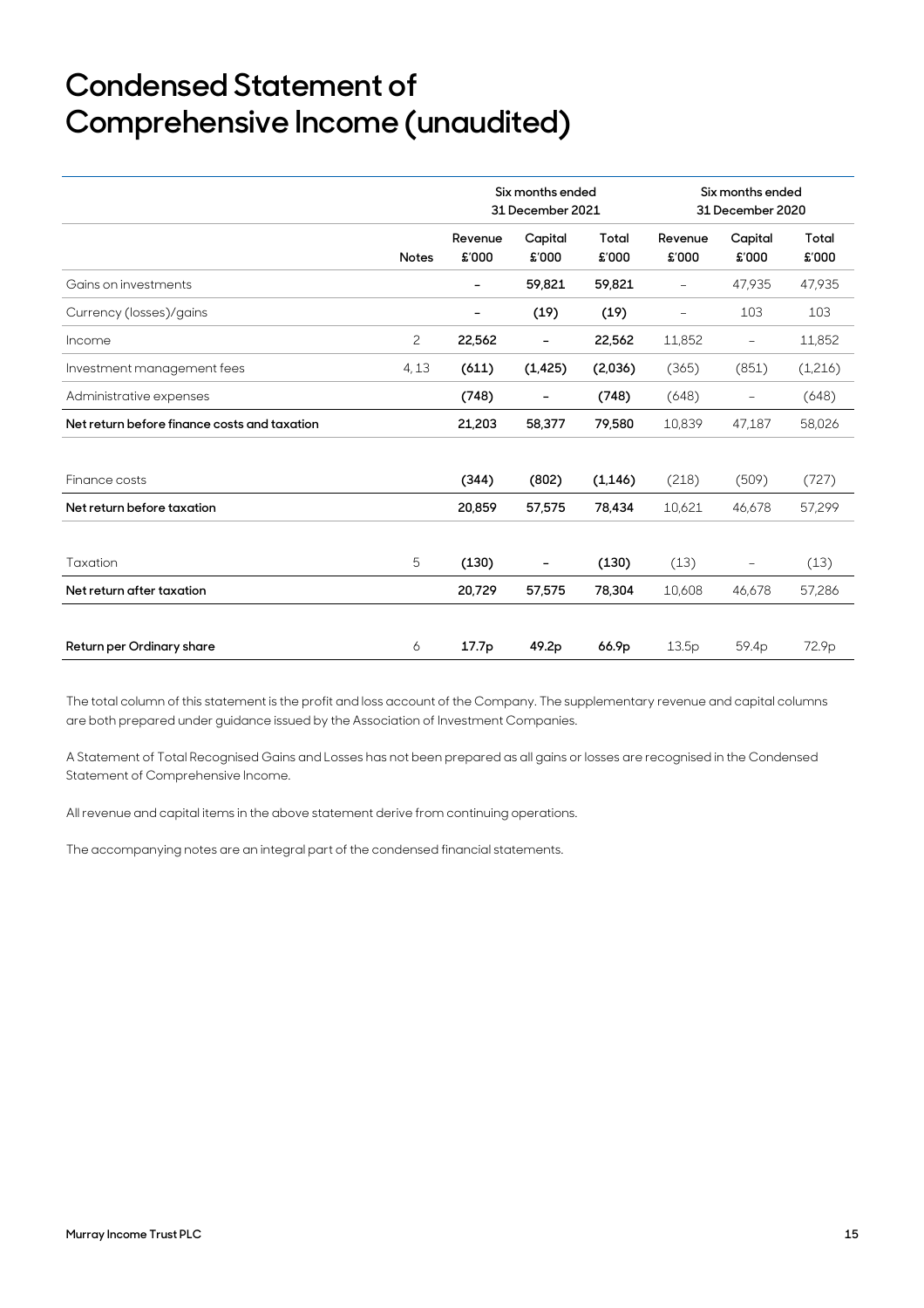## **Condensed Statement of Financial Position (unaudited)**

|                                                  | <b>Notes</b> | As at<br>31 December 2021<br>£'000 | As at<br>30 June 2021<br>£'000 |
|--------------------------------------------------|--------------|------------------------------------|--------------------------------|
| Non-current assets                               |              |                                    |                                |
| Investments at fair value through profit or loss |              | 1,245,565                          | 1,202,290                      |
| <b>Current assets</b>                            |              |                                    |                                |
| Other debtors and receivables                    |              | 5,298                              | 8,345                          |
| Cash and cash equivalents                        |              | 17,352                             | 4,493                          |
|                                                  |              | 22,650                             | 12,838                         |
| Creditors: amounts falling due within one year   |              |                                    |                                |
| Derivative financial instruments                 |              | (865)                              | $\overline{\phantom{0}}$       |
| Other payables                                   |              | (1, 563)                           | (2,749)                        |
| Bank loans                                       | 7            | (6,257)                            | (6,241)                        |
|                                                  |              | (8,685)                            | (8,990)                        |
| Net current assets                               |              | 13,965                             | 3,848                          |
| Total assets less current liabilities            |              | 1,259,530                          | 1,206,138                      |
| Creditors: amounts falling due after one year    |              |                                    |                                |
| 2.51% Senior Loan Notes 2027                     | 7            | (39, 924)                          | (39,918)                       |
| 4.37% Senior Loan Notes 2029                     | 7            | (71, 571)                          | (72, 361)                      |
|                                                  |              | (111, 495)                         | (112, 279)                     |
| Net assets                                       |              | 1,148,035                          | 1,093,859                      |
| Capital and reserves                             |              |                                    |                                |
| Share capital                                    | 8            | 29,882                             | 29,882                         |
| Share premium account                            |              | 438,213                            | 438,213                        |
| Capital redemption reserve                       |              | 4,997                              | 4,997                          |
| Capital reserve                                  |              | 648,782                            | 594,282                        |
| Revenue reserve                                  |              | 26,161                             | 26,485                         |
| <b>Total Shareholders' funds</b>                 |              | 1,148,035                          | 1,093,859                      |
| Net asset value per Ordinary share               | $\,9$        |                                    |                                |
| Debt at par value                                |              | 983.7p                             | 934.6p                         |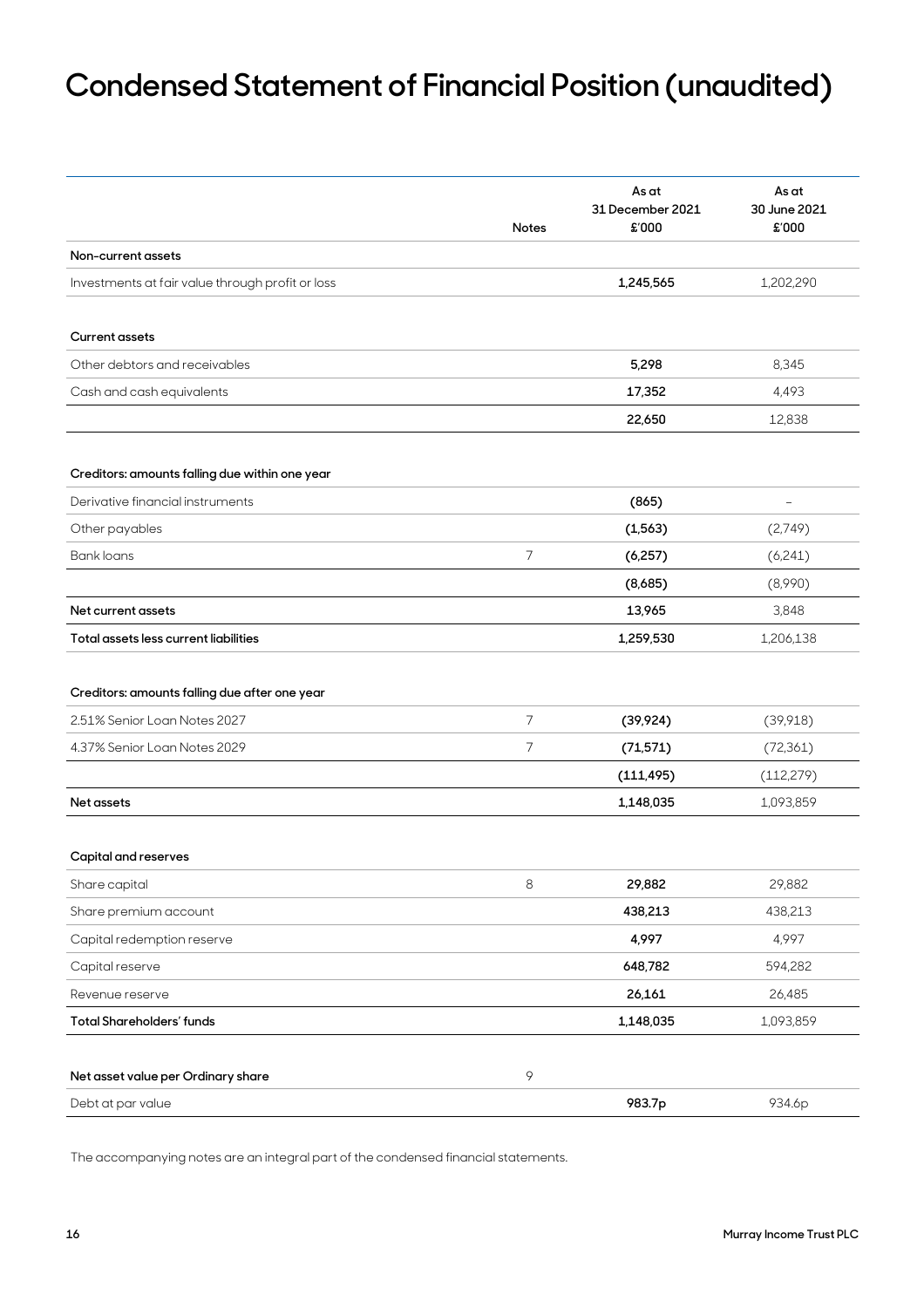## **Condensed Statement of Changes in Equity (unaudited)**

## **Six months ended 31 December 2021**

|                             | Share<br>capital<br>£'000 | Share<br>premium<br>account<br>£'000 | Capital<br>redemption<br>reserve<br>£'000 | Capital<br>reserve<br>£'000 | Revenue<br>reserve<br>£'000 | Total<br>£'000 |
|-----------------------------|---------------------------|--------------------------------------|-------------------------------------------|-----------------------------|-----------------------------|----------------|
| Balance at 1 July 2021      | 29,882                    | 438.213                              | 4.997                                     | 594.282                     | 26.485                      | 1,093,859      |
| Net return after tax        | $\overline{\phantom{a}}$  | $\overline{\phantom{a}}$             | $\overline{\phantom{0}}$                  | 57.575                      | 20.729                      | 78.304         |
| Buyback of shares           | $\overline{\phantom{0}}$  |                                      |                                           | (3,075)                     |                             | (3,075)        |
| Dividends paid (note 3)     | $\overline{\phantom{a}}$  | $\overline{\phantom{a}}$             | $\overline{\phantom{a}}$                  | -                           | (21,053)                    | (21,053)       |
| Balance at 31 December 2021 | 29.882                    | 438.213                              | 4.997                                     | 648.782                     | 26.161                      | 1.148.035      |

## **Six months ended 31 December 2020**

|                                                        | Share<br>capital<br>£'000 | Share<br>premium<br>account<br>£'000 | Capital<br>redemption<br>reserve<br>£'000 | Capital<br>reserve<br>£'000 | Revenue<br>reserve<br>£'000 | Total<br>£'000 |
|--------------------------------------------------------|---------------------------|--------------------------------------|-------------------------------------------|-----------------------------|-----------------------------|----------------|
| Balance at 1 July 2020                                 | 17.148                    | 24,020                               | 4,997                                     | 466.001                     | 22,195                      | 534,361        |
| Net return after tax                                   | $\overline{\phantom{a}}$  | $\overline{\phantom{m}}$             |                                           | 46,678                      | 10,608                      | 57,286         |
| Issue of shares on merger                              | 12,734                    | 414,486                              | $\overline{\phantom{m}}$                  | $\overline{\phantom{m}}$    | $\overline{\phantom{m}}$    | 427,220        |
| Cost of shares issued in respect of<br>the combination | $\overline{\phantom{m}}$  | (293)                                | $\overline{\phantom{m}}$                  | -                           |                             | (293)          |
| Dividends paid (note 3)                                |                           | $\overline{\phantom{m}}$             | $\qquad \qquad -$                         |                             | (14,577)                    | (14,577)       |
| Balance at 31 December 2020                            | 29.882                    | 438.213                              | 4.997                                     | 512.679                     | 18.226                      | 1.003.997      |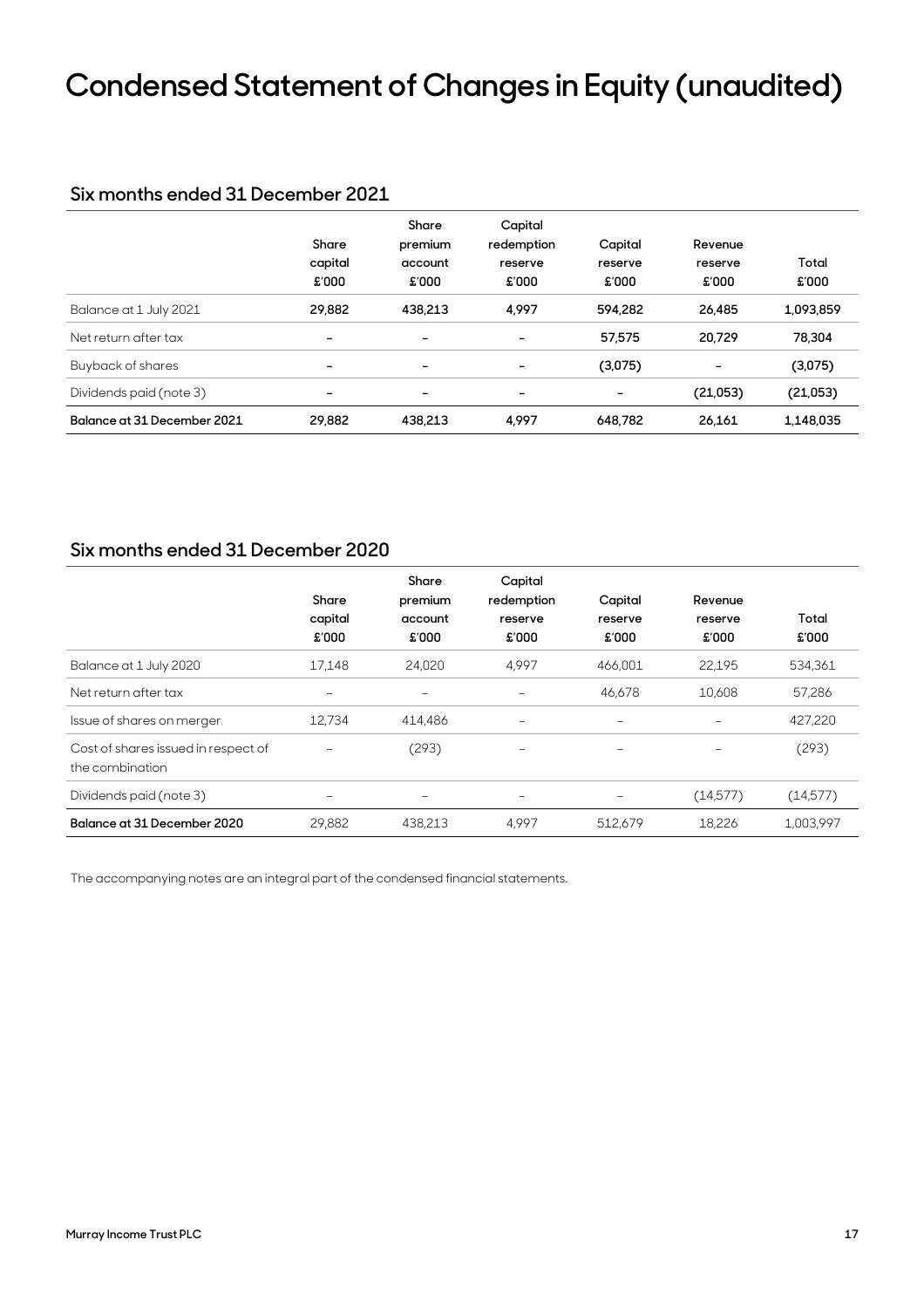## **Condensed Statement of Cash Flows (unaudited)**

|                                                          |       | Six months ended<br>31 December 2021<br>£'000 | Six months ended<br>31 December 2020<br>£'000 |
|----------------------------------------------------------|-------|-----------------------------------------------|-----------------------------------------------|
| <b>Operating activities</b>                              | Notes |                                               |                                               |
| Net return before finance costs and taxation             |       | 79,580                                        | 58,026                                        |
|                                                          |       | 445                                           | 535                                           |
| Increase in accrued expenses                             |       |                                               |                                               |
| Overseas withholding tax                                 |       | (648)                                         | (13)                                          |
| Dividend income                                          |       | (21, 566)                                     | (10,929)                                      |
| Dividends received                                       |       | 22,382                                        | 9,764                                         |
| Interest paid                                            |       | (1, 131)                                      | (392)                                         |
| Amortisation of Loan Notes                               |       | (784)                                         | (185)                                         |
| Foreign exchange losses/(gains)                          |       | 19                                            | (103)                                         |
| Gains on investments                                     |       | (59, 821)                                     | (47,935)                                      |
| Increase in other debtors                                |       | (165)                                         | (1,843)                                       |
| Stock dividends included in investment income            |       | (2,696)                                       | (245)                                         |
| Net cash inflow from operating activities                |       | 15,615                                        | 6,680                                         |
| Investing activities                                     |       |                                               |                                               |
| Purchases of investments                                 |       | (95, 243)                                     | (54, 759)                                     |
| Sales of investments                                     |       | 116,577                                       | 24,025                                        |
| Costs associated with the combination                    |       |                                               | (635)                                         |
| Net cash inflow from investing activities                |       | 21,334                                        | (31, 369)                                     |
| <b>Financing activities</b>                              |       |                                               |                                               |
| Dividends paid                                           | 3     | (21,053)                                      | (14, 577)                                     |
| Buyback of shares for treasury                           |       | (3,034)                                       | $\overline{\phantom{0}}$                      |
| Cost of shares issued in respect of the combination      |       |                                               | (293)                                         |
| Net cash acquired and received following the combination |       | -                                             | 40,248                                        |
| Repayment of bank loans                                  |       | (6, 290)                                      | (6, 582)                                      |
| Drawdown of bank loans                                   |       | 6,258                                         | 6,568                                         |
| Net cash outflow from financing activities               |       | (24, 119)                                     | 25,364                                        |
| Increase in cash                                         |       | 12,830                                        | 675                                           |
| Analysis of changes in cash during the period            |       |                                               |                                               |
| Opening balance                                          |       | 4,493                                         | 16,365                                        |
| Effect of exchange rate fluctuations on cash held        |       | 29                                            | (45)                                          |
| Increase in cash as above                                |       | 12,830                                        | 675                                           |
| <b>Closing balance</b>                                   |       | 17,352                                        | 16,995                                        |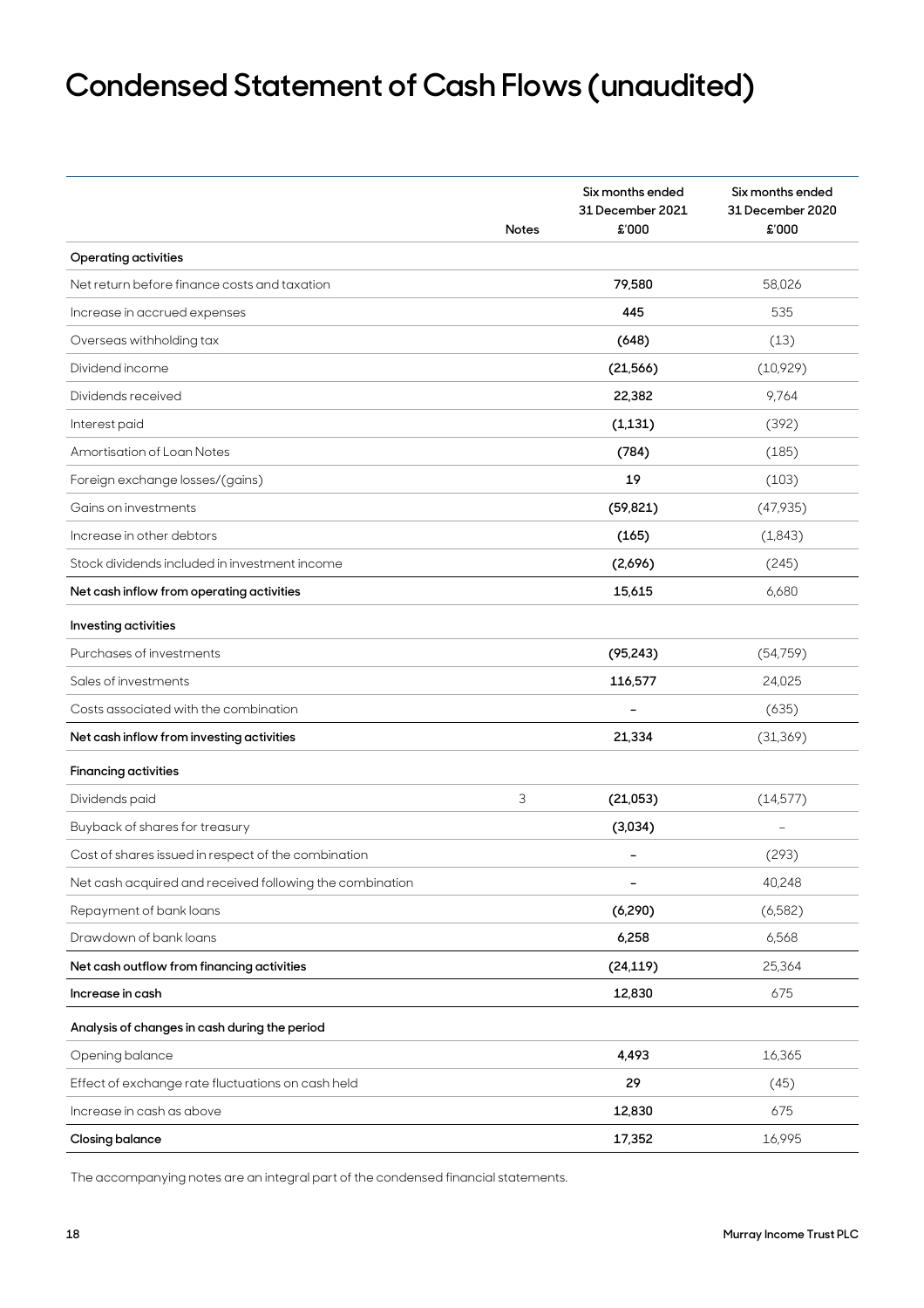## **Notes to the Financial Statements (unaudited)**

**For the year ended 31 December 2021** 

### **1. Accounting policies**

**Basis of preparation.** The condensed financial statements have been prepared in accordance with Financial Reporting Standard ("FRS") 104 (Interim Financial Reporting) and with the Statement of Recommended Practice for 'Financial Statements of Investment Trust Companies and Venture Capital Trusts' issued in April 2021. They have also been prepared on a going concern basis and on the assumption that approval as an investment trust will continue to be granted.

 The condensed financial statements have been prepared using the same accounting policies as the preceding annual financial statements.

#### **2. Income**

|                           | Six months ended<br>31 December 2021<br>£'000 | Six months ended<br>31 December 2020<br>\$000 |
|---------------------------|-----------------------------------------------|-----------------------------------------------|
| Investment income         |                                               |                                               |
| UK dividends              | 14,927                                        | 8,960                                         |
| Overseas dividends        | 3,698                                         | 1,117                                         |
| Property income dividends | 245                                           | 607                                           |
| Stock dividends           | 2,696                                         | 245                                           |
|                           | 21,566                                        | 10,929                                        |
| Other income              |                                               |                                               |
| Traded option premiums    | 996                                           | 923                                           |
|                           | 996                                           | 923                                           |
| <b>Total income</b>       | 22,562                                        | 11,852                                        |
|                           |                                               |                                               |

### **3. Dividends**

Dividends paid on Ordinary shares deducted from the revenue reserve:

|                                      | Six months ended<br>31 December 2021<br>£'000 | Six months ended<br>31 December 2020<br>£'000 |
|--------------------------------------|-----------------------------------------------|-----------------------------------------------|
| 2020 fourth interim dividend - 9.50p |                                               | 6,280                                         |
| 2021 first interim dividend - 12.55p |                                               | 8,297                                         |
| 2021 fourth interim dividend - 9.75p | 11,412                                        | -                                             |
| 2022 first interim dividend - 8.25p  | 9,641                                         | -                                             |
|                                      | 21.053                                        | 14.577                                        |

 The first interim dividend for 2022 of 8.25p (2021 – 12.55p) was paid on 22 December 2021 to shareholders on the register on 26 November 2021. The ex-dividend date was 25 November 2021.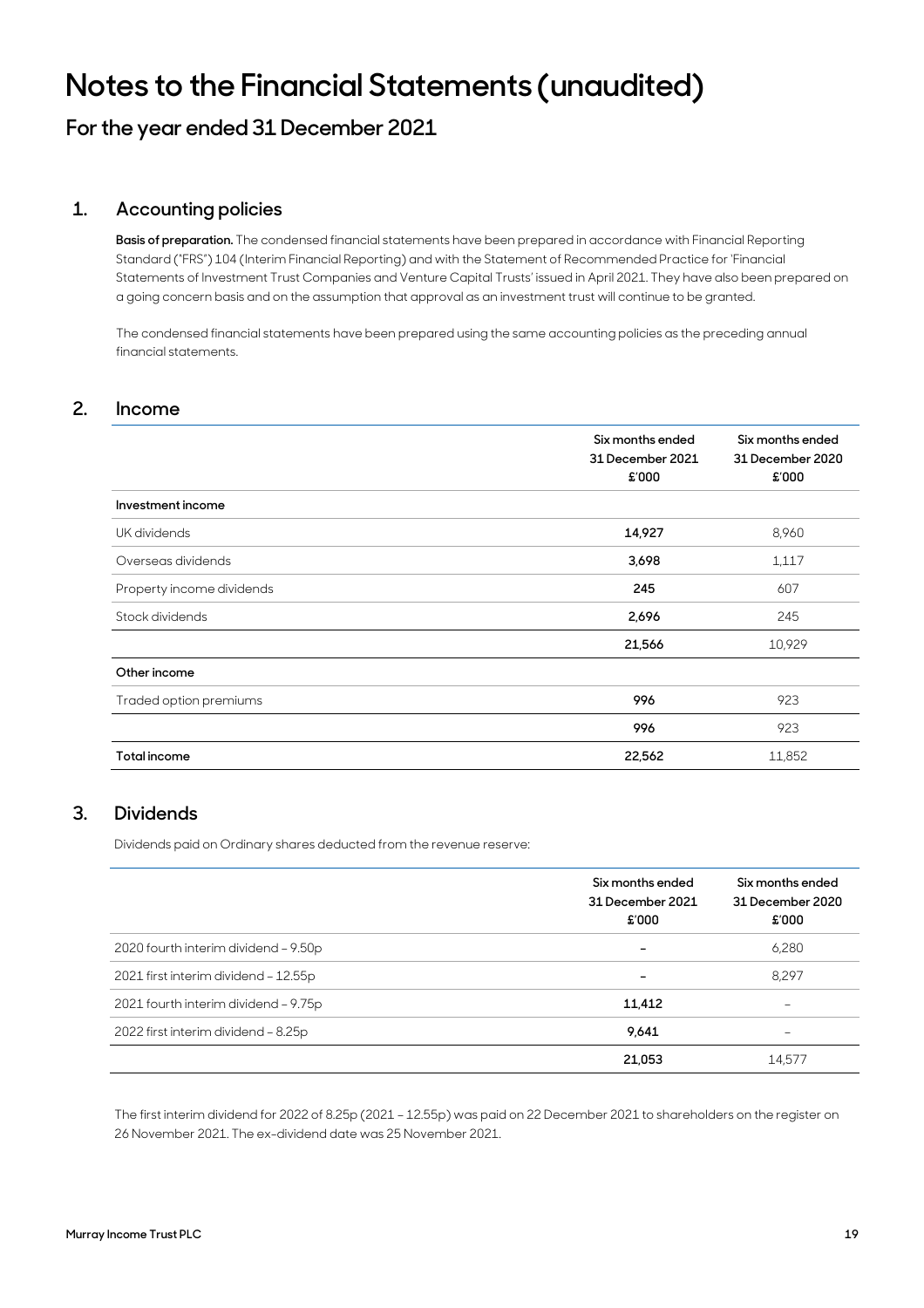## **Notes to the Financial Statements (unaudited)**

## **Continued**

 A second interim dividend for 2022 of 8.25p (2021 – 3.95p) will be paid on 17 March 2022 to shareholders on the register on 18 February 2022. The ex-dividend date is 17 February 2022.

 A third interim dividend for 2022 of 8.25p (2021 – 8.25p) will be paid on 16 June 2022 to shareholders on the register on 20 May 2022. The ex-dividend date is 19 May 2022.

#### **4. Management fee and finance costs**

 The management fee and finance costs are as reported in the Annual Report 2021 being a tiered fee based on net assets and calculated as follows:

| Fee rate  | Net              |                           |  |
|-----------|------------------|---------------------------|--|
| per annum | assets           | $\pounds$ 'million<br>350 |  |
| 0.55%     | less than        |                           |  |
| 0.45%     | within the range | 350-450                   |  |
| 0.25%     | greater than     | 450                       |  |

 Aberdeen Standard Fund Managers Limited agreed to waive the management fee payable by the Company in respect of the net assets transferred to the Company for a period of 182 days following completion of the merger on 17 November 2020. This approimated to £199,000 for the period to 31 December 2020.

### **5. Taxation**

 The expense for taxation reflected in the Condensed Statement of Comprehensive Income is based on the estimated annual tax rate expected for the full financial year. The estimated annual corporation tax rate used for the year to 30 June 2022 is an effective rate of 19% (2021 – 19%).

 During the period the Company suffered withholding tax on overseas dividend income of £130,000 (31 December 2020 – £13,000).

#### **6. Return per Ordinary share**

|                     | Six months ended<br>31 December 2021 |      | Six months ended<br>31 December 2020 |      |
|---------------------|--------------------------------------|------|--------------------------------------|------|
|                     | £'000                                | p    | £'000                                | p    |
| Revenue return      | 20,729                               | 17.7 | 10,608                               | 13.5 |
| Capital return      | 57,575                               | 49.2 | 46,678                               | 59.4 |
| <b>Total return</b> | 78.304                               | 66.9 | 57,286                               | 72.9 |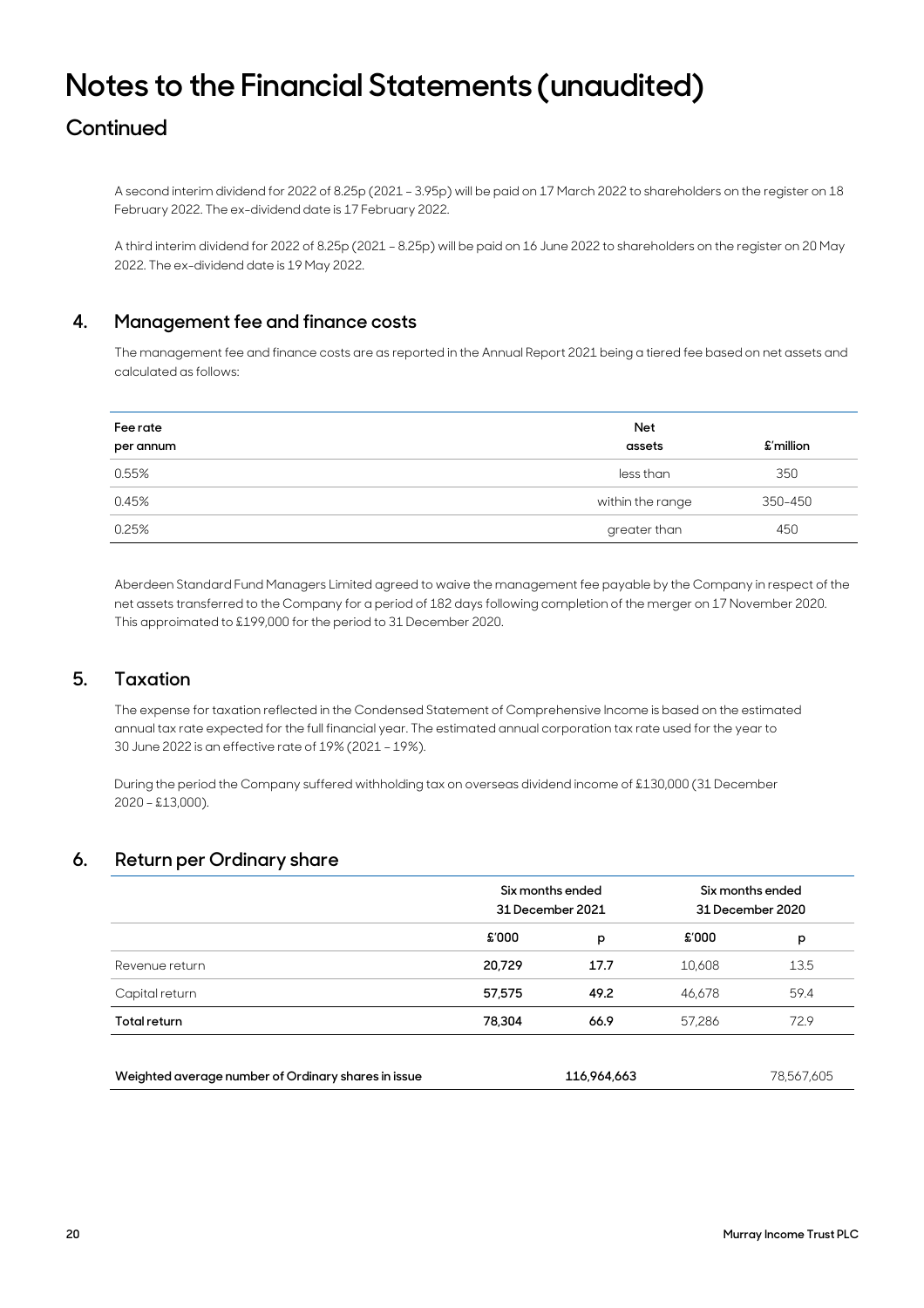## **7. Senior Loan Notes and bank loans**

#### **Senior Loan Notes**

 The Company has in issue £40,000,000 of 10 year Senior Loan Notes at a fixed rate of 2.51%. Interest is payable in half yearly instalments in May and November and the Loan Notes are due to be redeemed at par on 8 November 2027. The Loan Notes are secured by a floating charge over the whole of the assets of the Company. The Company has complied with the Note Purchase Agreement that the ratio of net assets to gross borrowings must be greater than 3.5:1 and that net assets must not be less than £550,000,000. The fair value of the 2.51% Senior Loan Notes as at 31 December 2021 was £40,000,000 (30 June 2021 – £40,000,000), the value being calculated by aggregating the expected future cash flows discounted at a rate comprising the borrower's margin plus an average of market rates applicable to loans of a similar period of time.

As a result of the combination with Perpetual Income and Growth Investment Trust plc on 17 November 2020, £60,000,000 of 15 year Senior Loan Notes at a fixed rate of 4.37% issued on 8 May 2014 were novated to the Company. Under FRS 102 the loan notes are required to be recorded initially at their fair value of £73,344,000 in the Company's financial statements and are amortised over the remaining life of the loan. The amortisation of the fair value adjustment is presented as a finance cost, split 70% to capital and 30% to revenue. Interest is payable in half yearly instalments in May and November and the Loan Notes are due to be redeemed at par on 8 May 2029. The Loan Notes are secured by a floating charge over the whole of the assets of the Company. The Company has complied with the Note Purchase Agreement that the ratio of net assets to gross borrowings must be greater than 2:1 and that net assets must not be less than £550,000,000. The fair value of the 4.37% Senior Loan Notes as at 31 December 2021 was £69,508,000 (30 June 2021 – £70,893,000), the value being based on a comparable quoted debt security.

|                                                       | 31 December 2021<br>£'000 | 30 June 2021<br>£'000 |
|-------------------------------------------------------|---------------------------|-----------------------|
| 2.51% Senior Loan Notes                               | 40,000                    | 40,000                |
| Unamortised 2.51% Senior Loan Notes issue<br>expenses | (76)                      | (82)                  |
| 4.37% Senior Loan Notes at fair value                 | 73,344                    | 73,344                |
| Amortisation of 4.37% Senior Loan Note                | (1,773)                   | (983)                 |
|                                                       | 111.495                   | 112,279               |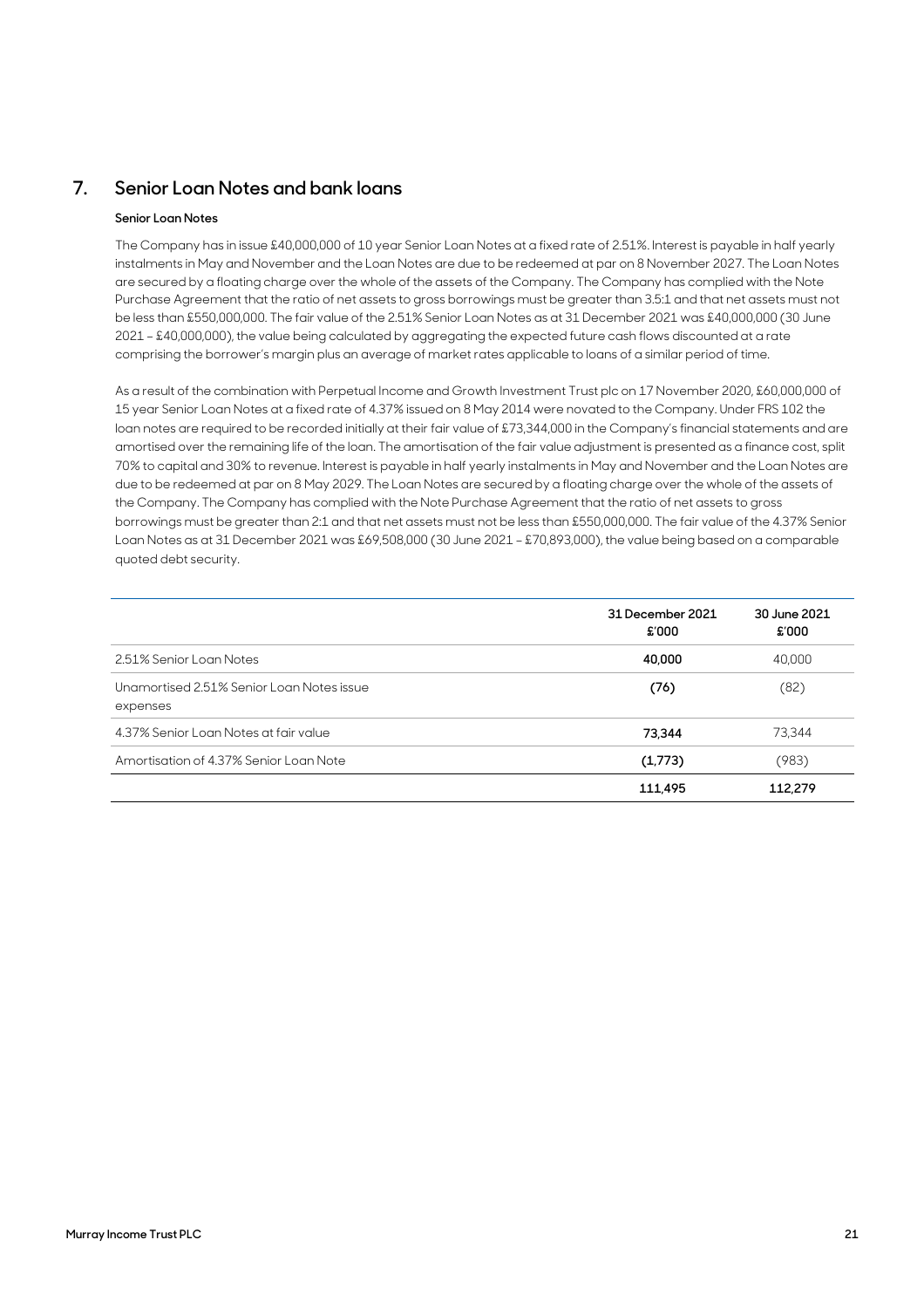# **Notes to the Financial Statements (unaudited)**

## **Continued**

#### **Bank loans**

 The Company's one year £20 million multi–currency unsecured revolving bank credit facility with Scotiabank Europe expired during the period and was replaced by a new three year £50 million multi–currency unsecured revolving bank credit facility with Bank of Nova Scotia Limited, committed until October 2024. At 31 December 2021 the Company had drawn down £6,257,000 (30 June 2021 – £6,241,000) of the facility.

|                  | 31 December 2021 |            | 30 June 2021 |       |            |       |
|------------------|------------------|------------|--------------|-------|------------|-------|
|                  | Rate             | Currency   | £'000        | Rate  | Currency   | £'000 |
| Euro             | 1.15%            | 2.326.000  | 1.953        | 0.95% | 2,326,000  | 1.997 |
| Swiss Franc      | 1.35%            | 2.500.000  | 2,026        | 0.95% | 2,500,000  | 1.958 |
| <b>US Dollar</b> | 1.38%            | 768,000    | 567          | 1.03% | 768.000    | 556   |
| Danish Krona     | 1.15%            | 5.410.000  | 611          | 0.95% | 5,410,000  | 624   |
| Norwegian Krone  | 1.84%            | 13.145.000 | 1.100        | 1.13% | 13,145,000 | 1,106 |
|                  |                  |            | 6.257        |       |            | 6,241 |

### **8. Share capital**

|                                            | Six months ended<br>31 December 2021 | Year ended<br>30 June 2021 |  |
|--------------------------------------------|--------------------------------------|----------------------------|--|
| Ordinary shares of 25p each: publicly held |                                      |                            |  |
| Opening balance                            | 117,046,487                          | 66,110,413                 |  |
| Issue of shares on combination             |                                      | 50,936,074                 |  |
| Buyback of shares for treasury             | (341, 015)                           | -                          |  |
|                                            | 116,705,472                          | 117,046,487                |  |

Ordinary shares of 25p each; held in treasury

| Opening balance                | 2,483,045   | 2,483,045                |
|--------------------------------|-------------|--------------------------|
| Buyback of shares for treasury | 341.015     | $\overline{\phantom{0}}$ |
|                                | 2.824.060   | 2,483,045                |
| Total issued share capital     | 119.529.532 | 119.529.532              |

 During the period 341,015 Ordinary shares were bought back for treasury at a cost of £3,075,000. There have been no shares bought back since 31 December 2021, as at the date of approval of this Report.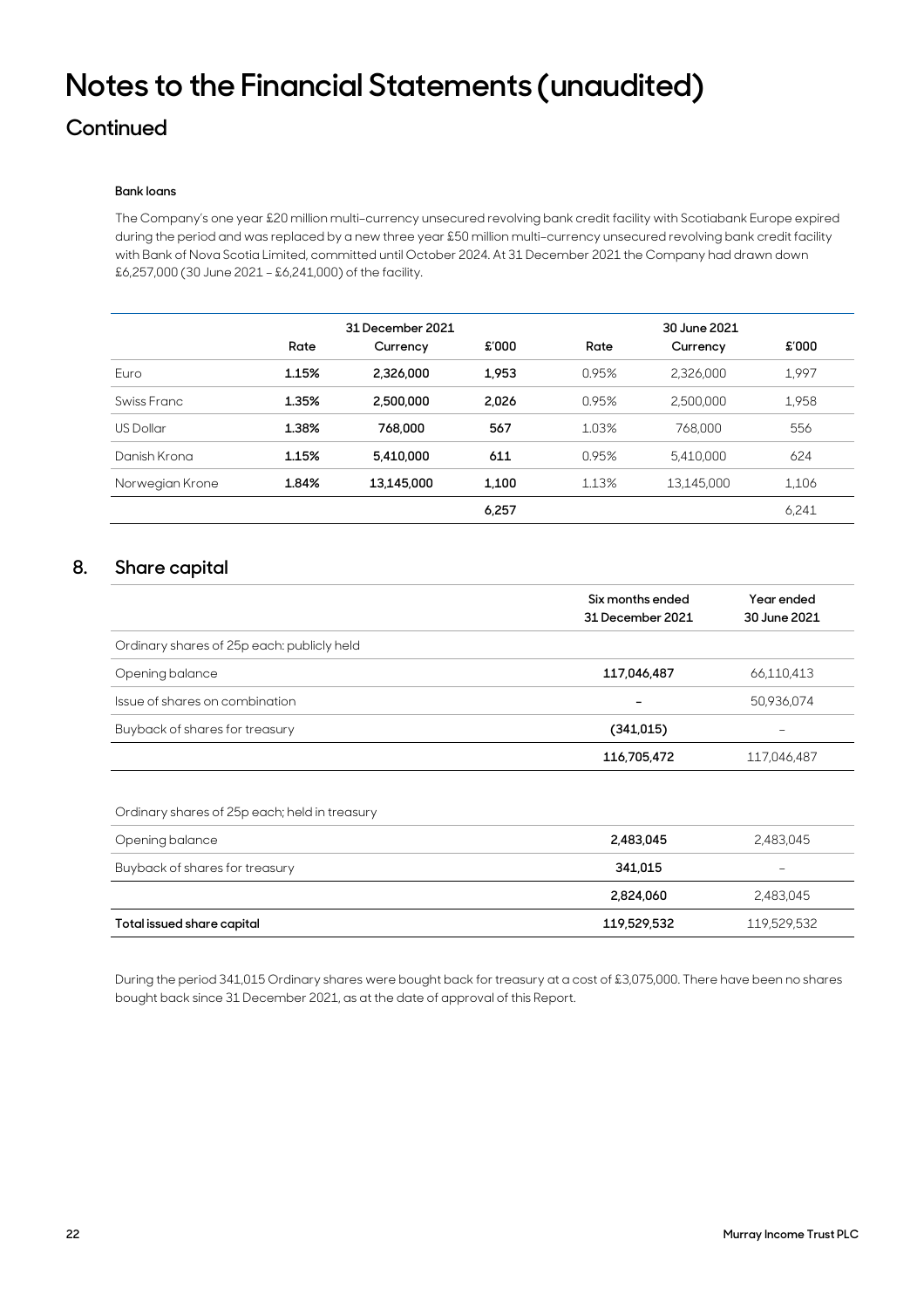#### **9. Net asset value per Ordinary share**

 The net asset value and the net asset value attributable to the Ordinary shares at the end of the period follow. These were calculated using 116,705,472 (30 June 2021 – 117,046,487) Ordinary shares in issue at the period end (excluding treasury shares).

|                                                | 31 December 2021<br>Net Asset Value<br>Attributable |        | 30 June 2021<br>Net Asset Value<br>Attributable |        |
|------------------------------------------------|-----------------------------------------------------|--------|-------------------------------------------------|--------|
|                                                |                                                     |        |                                                 |        |
|                                                | £'000                                               | pence  | £'000                                           | pence  |
| Net asset value - debt at par                  | 1,148,035                                           | 983.7  | 1,093,859                                       | 934.6  |
| Add: amortised cost of 2.51% Senior Loan Notes | 39.924                                              | 34.2   | 39.918                                          | 34.1   |
| Less: fair value of 2.51% Senior Loan Notes.   | (40,000)                                            | (34.3) | (40,000)                                        | (34.2) |
| Add: amortised cost of 4.37% Senior Loan Notes | 71.571                                              | 61.3   | 72.361                                          | 61.8   |
| Less: fair value of 4.37% Senior Loan Notes    | (69,508)                                            | (59.6) | (70, 893)                                       | (60.6) |
| Net asset value - debt at fair value           | 1,150,022                                           | 985.3  | 1,095,245                                       | 935.7  |

#### **10. Transaction costs**

 During the period, expenses were incurred in acquiring or disposing of investments classified at fair value through profit or loss. These have been expensed through capital and are included within gains on investments in the Condensed Statement of Comprehensive Income. The total costs were as follows:

|                                                    | Six months ended<br>31 December 2021<br>£'000 | Six months ended<br>31 December 2020<br>£'000<br>224 |  |
|----------------------------------------------------|-----------------------------------------------|------------------------------------------------------|--|
| Purchases <sup>A</sup>                             | 315                                           |                                                      |  |
| Costs associated with the combination <sup>B</sup> | -                                             | 2,519                                                |  |
| Sales <sup>A</sup>                                 | 58                                            |                                                      |  |
|                                                    | 373                                           | 2.750                                                |  |

A Costs associated with the purchases and sale of portfolio investments in the normal course of the Company's business comprising stamp duty, financial transaction taxes and brokerage.

B Costs associated with the acquisition of assets from Perpetual Income and Growth Investment Trust plc, comprising £1,863,000 relating to stamp duty and financial transaction taxes and £656,000 relating to professional fees.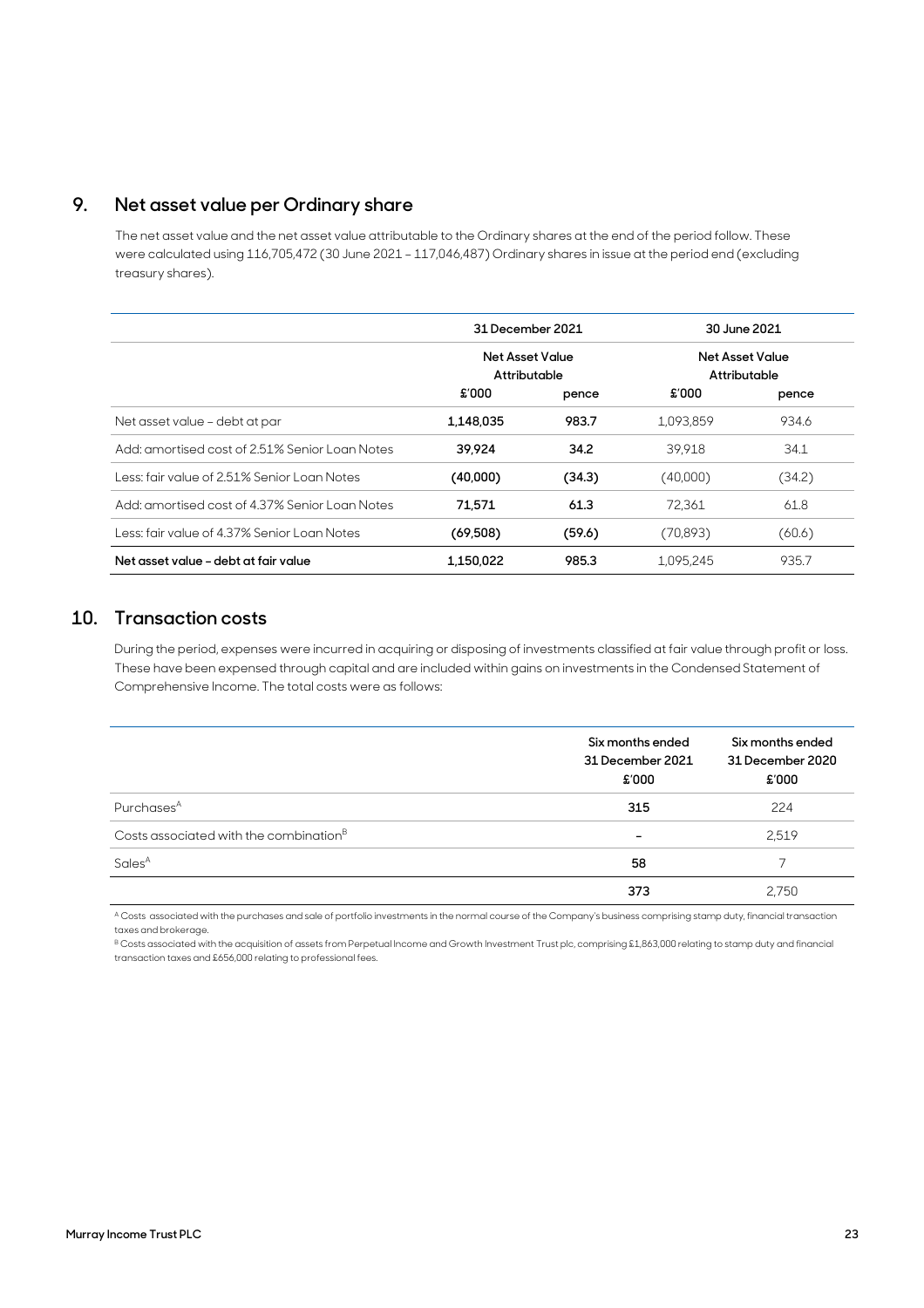## **Notes to the Financial Statements (unaudited)**

## **Continued**

## **11. Fair value hierarchy**

 FRS 102 requires an entity to classify fair value measurements using a fair value hierarchy that reflects the significance of the inputs used in making the measurements. The fair value hierarchy has the following levels:

 Level 1: unadjusted quoted prices in an active market for identical assets or liabilities that the entity can access at the measurement date;

 Level 2: inputs other than quoted prices included within Level 1 that are observable (ie developed using market data) for the asset or liability, either directly or indirectly; and

Level 3: inputs are unobservable (ie for which market data is unavailable) for the asset or liability.

 The financial assets and liabilities measured at fair value in the Condensed Statement of Financial Position are grouped into the fair value hierarchy at the reporting date as follows:

| Note | Level 1<br>£'000 | Level 2<br>£'000         | Level 3<br>£'000             | Total<br>£'000 |
|------|------------------|--------------------------|------------------------------|----------------|
|      |                  |                          |                              |                |
| a)   | 1,245,565        | $\overline{\phantom{0}}$ | -                            | 1,245,565      |
|      |                  |                          |                              |                |
| b)   | (291)            | (574)                    | -                            | (865)          |
|      | 1,245,274        | (574)                    | -                            | 1,244,700      |
| Note | Level 1<br>£'000 | Level 2<br>£'000         | Level 3<br>£'000             | Total<br>£'000 |
|      |                  |                          |                              |                |
| a)   | 1,202,290        | $\overline{\phantom{m}}$ | $\overline{\phantom{m}}$     | 1,202,290      |
|      | 1,202,290        | -                        | $\qquad \qquad \blacksquare$ | 1,202,290      |
|      |                  |                          |                              |                |

- **a) Quoted equities**. The fair value of the Company's investments in quoted equities has been determined by reference to their quoted bid prices at the reporting date. Quoted equities included in Fair Value Level 1 are actively traded on recognised stock exchanges.
- **b) Derivatives**. The fair value of the Company's investments in Exchange Traded Options has been determined using observable market inputs on an exchange traded basis and therefore has been included in Fair Value Level 1.

The fair value of the Company's investments in Over the Counter Options (where the underlying equities are also held) has been determined using observable market inputs other than quoted prices of the underlying equities (which are included within Fair Value level 1) and therefore determined as Fair Value Level 2.

The fair value of the 2.51% Senior Loan Notes have been calculated as £40,000,000 (30 June 2021 – £40,000,000), determined by aggregating the expected future cash flows for that loan discounted at a rate comprising the borrower's margin plus an average of market rates applicable to loans of a similar period of time, compared to carrying amortised cost of £39,924,000 (30 June 2021 – £39,918,000).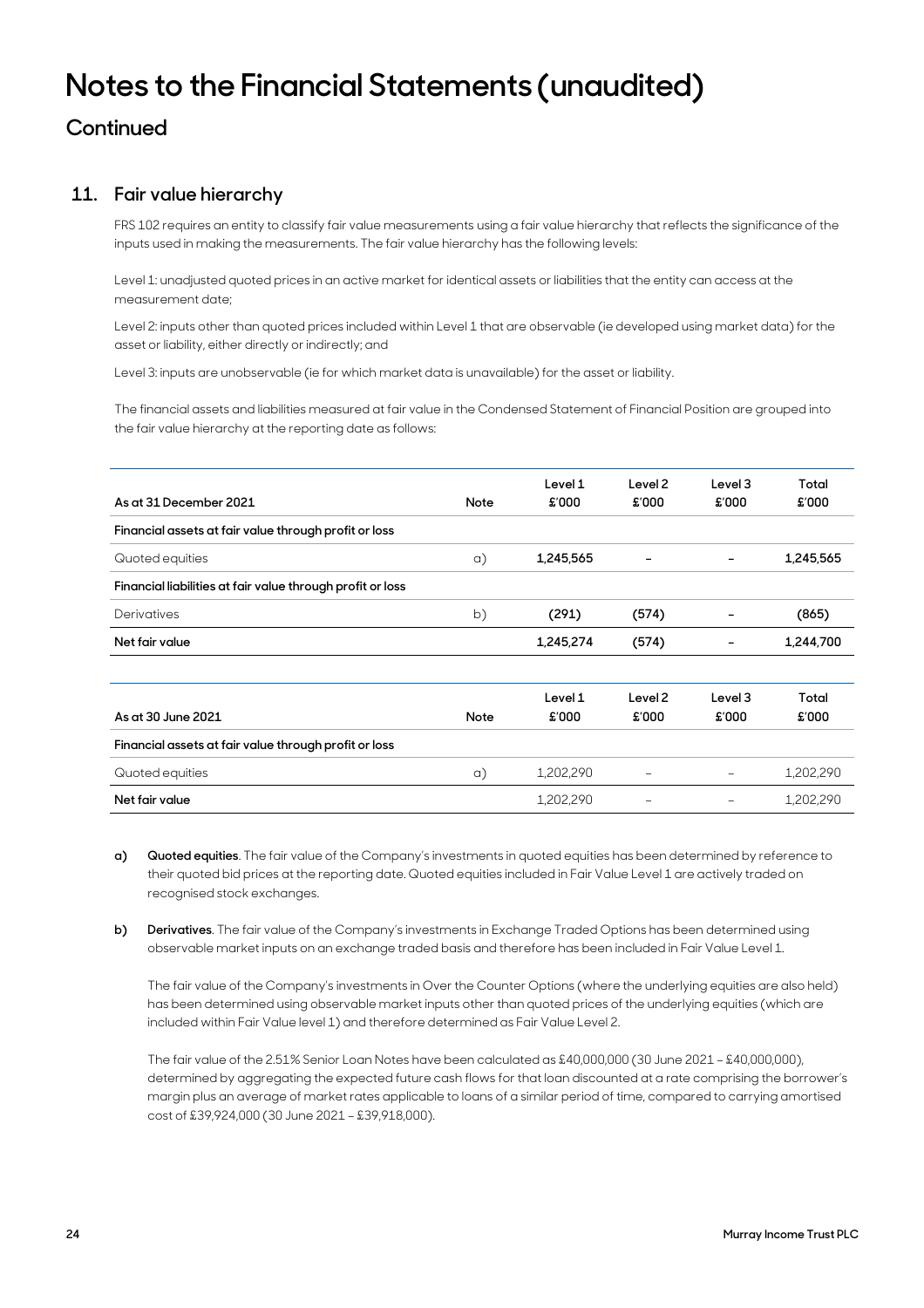The fair value of the 4.37% Senior Loan Notes, have been calculated as £69,508,000 (30 June 2021 – £70,893,000), the value being based on a comparable debt security, compared to carrying amortised cost of £71,571,000 (30 June 2021 – £72,361,000).

All other financial assets and liabilities of the Company are included in the Condensed Statement of Financial Position at their book value which in the opinion of the Directors is not materially different from their fair value.

#### **12. Analysis of changes in net debt**

|                           | At<br>30 June 2021<br>£000 | Currency<br>differences<br>£000 | Cash flows<br>£000       | Non-cash<br>movements<br>£000 | At<br>31 December 2021<br>£000 |
|---------------------------|----------------------------|---------------------------------|--------------------------|-------------------------------|--------------------------------|
| Cash and cash equivalents | 4.493                      | 29                              | 12,830                   |                               | 17,352                         |
| Debt due within one year  | (6,241)                    | (48)                            | 32                       | -                             | (6,257)                        |
| Debt due after one year   | (112, 279)                 | $\overline{\phantom{0}}$        | $\overline{\phantom{a}}$ | 784                           | (111, 495)                     |
| Total                     | (114, 027)                 | (19)                            | 12,862                   | 784                           | (100, 400)                     |

|                           | At<br>30 June 2020 | Currency<br>differences | Cash flows | Non-cash<br>movements <sup>A</sup> | At<br>31 December 2020 |
|---------------------------|--------------------|-------------------------|------------|------------------------------------|------------------------|
|                           | £000               | £000                    | £000       | £000                               | £000                   |
| Cash and cash equivalents | 16,365             | (45)                    | 675        |                                    | 16,995                 |
| Debt due within one year  | (6,667)            | 148                     | 14         |                                    | (6, 505)               |
| Debt due after one year   | (39,904)           | -                       |            | (73, 159)                          | (113,063)              |
|                           | (30,206)           | 103                     | 689        | (73,159)                           | (102, 573)             |

A As a result of the combination with Perpetual Income and Growth Investment Trust plc on 17 November 2020, £60,000,000 of 15 year Senior Loan Notes at a fixed rate of 4.37% issued on 8 May 2014 were novated to the Company. Under FRS 102 the loan notes are required to be recorded initially at their fair value of £73,344,000 in the Company's Financial Statements and are then amortised over the remaining life of the loan towards their redemption value of £60,000,000.

### **13. Transactions with the Manager**

 The Company has delegated the provision of investment management, secretarial, accounting and administration and promotional services to Aberdeen Standard Fund Managers Limited ("ASFML" or the "Manager").

The amounts charged for the period are set out below:

|                        | Six months ended<br>31 December 2021<br>£'000 | Six months ended<br>31 December 2020<br>£'000 |
|------------------------|-----------------------------------------------|-----------------------------------------------|
| Management fees        | 2,036                                         | 1,216                                         |
| Promotional activities | 240                                           | 241                                           |
| Secretarial fees       | 45                                            | 45                                            |
|                        | 2,321                                         | 1,502                                         |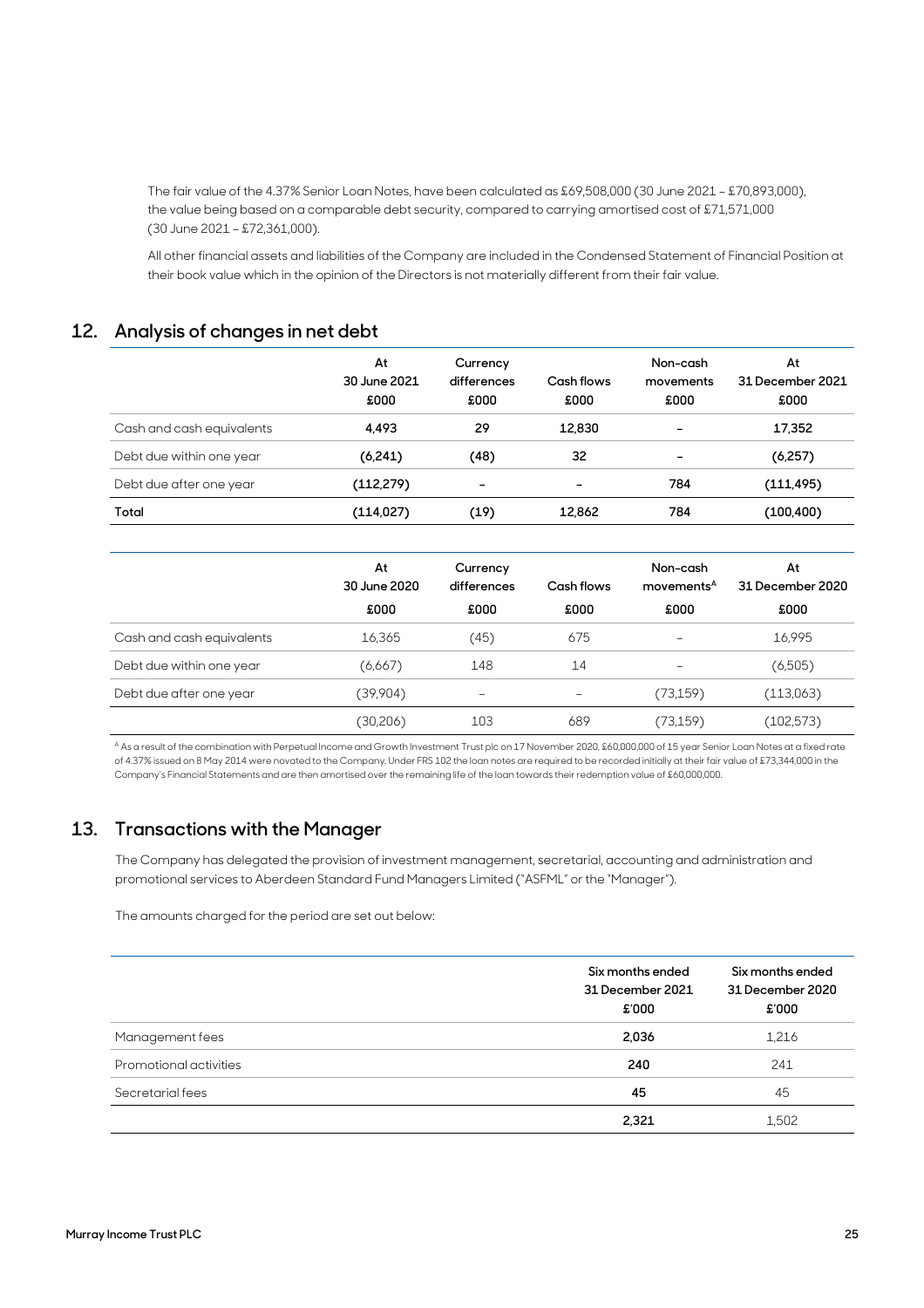## **Notes to the Financial Statements (unaudited)**

## **Continued**

The amounts payable at the period end are set out below:

|                        | Six months ended          | Six months ended          |
|------------------------|---------------------------|---------------------------|
|                        | 31 December 2021<br>£'000 | 31 December 2020<br>£'000 |
| Management fees        | 675                       | 373                       |
| Promotional activities | 120                       | 94                        |
| Secretarial fees       | 23                        | 23                        |
|                        | 818                       | 490                       |

 No fees are charged in the case of investments managed or advised by the abrdn Group. There were no commonly managed funds held in the portfolio during the six months to 31 December 2021 (2020 – one). The management agreement may be terminated by either party on the expiry of three months written notice. On termination the Manager would be entitled to receive fees which would otherwise have been due up to that date.

## **14. Segmental Information**

 The Directors are of the opinion that the Company is engaged in a single segment of business activity, being investment business. Consequently, no business segmental analysis is provided.

- **15.** The financial information in this report does not comprise statutory accounts within the meaning of Section 434 436 of the Companies Act 2006. The financial information for the year ended 30 June 2021 has been extracted from published accounts that have been delivered to the Registrar of Companies and on which the report of the auditors was unqualified and contained no statement under Section 498 of the Companies Act 2006.
- **16.** This Half-Yearly Financial Report was approved by the Board on 24 February 2022.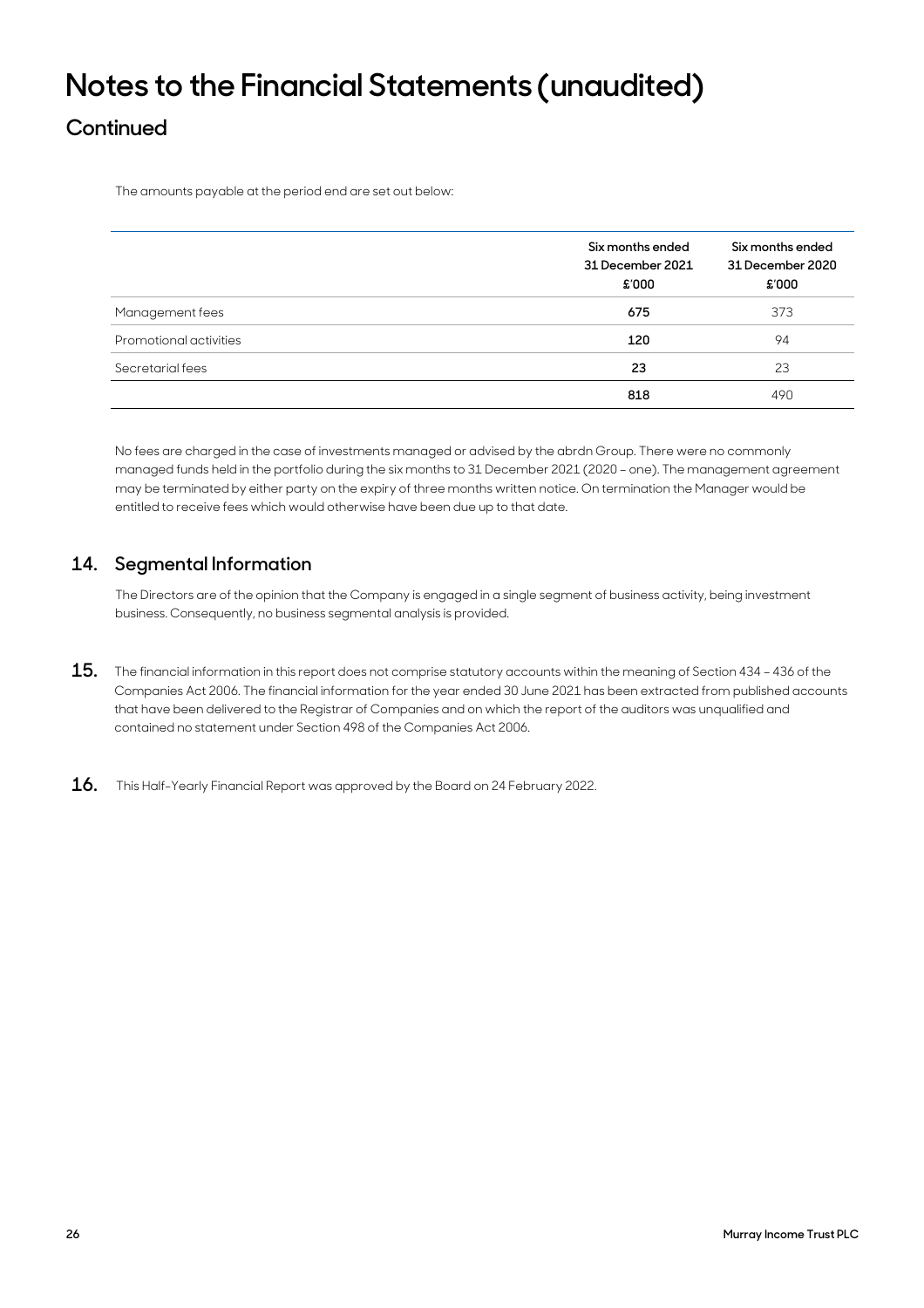## **Alternative Performance Measures ("APMs")**

Alternative performance measures are numerical measures of the Company's current, historical or future performance, financial position or cash flows, other than financial measures defined or specified in the applicable financial framework. The Company's applicable financial framework includes FRS102 and the AIC SORP. The Directors assess the Company's performance against a range of criteria which are reviewed as particularly relevant for closed-end investment companies.

## **Total return**

Total return is considered to be an alternative performance measure. Share price and NAV total returns show how the NAV and share price has performed over a period of time in percentage terms, taking into account both capital returns and dividends paid to shareholders. Share price and NAV total returns are monitored against open-ended and closed-ended competitors, and the FTSE All-Share Index, respectively.

|                                    |             | Share price | <b>NAV</b> |
|------------------------------------|-------------|-------------|------------|
| Opening at 1 July 2021             | a           | 871.0p      | 934.6p     |
| Closing at 31 December 2021        | b           | 918.0p      | 983.7p     |
| Price movements                    | $c=(b/a)-1$ | 5.4%        | 5.3%       |
| Dividend reinvestment <sup>A</sup> | d           | 2.1%        | 1.9%       |
| Total return                       | c+d         | 7.5%        | 7.2%       |

A Share price total return involves reinvesting the net dividend in the share price of the Company on the date on which that dividend goes ex-dividend. NAV total return involves investing the net dividend in the NAV of the Company with debt at fair value on the date on which that dividend goes ex-dividend.

### **Discount to net asset value per Ordinary share**

The discount is the amount by which the share price is lower than the net asset value per share, expressed as a percentage of the net asset value.

|                            |           | 31 December 2021   | 30 June 2021 |
|----------------------------|-----------|--------------------|--------------|
| NAV per Ordinary share (p) | a         | 983.7 <sub>p</sub> | 934.6p       |
| Share price (p)            | b         | 918.0 <sub>p</sub> | 871.0p       |
| Discount                   | $(b-a)/a$ | (6.7%)             | $(6.8\%)$    |

## **Dividend yield**

The annual dividend per Ordinary share divided by the share price, expressed as a percentage.

|                         |     | 31 December 2021   | 30 June 2021       |
|-------------------------|-----|--------------------|--------------------|
| Dividends per share (p) | a   | 34.50 <sub>p</sub> | 34.50 <sub>p</sub> |
| Share price (p)         | b   | 918.0 <sub>p</sub> | 871.0p             |
| Dividend yield          | a/b | 3.8%               | 4.0%               |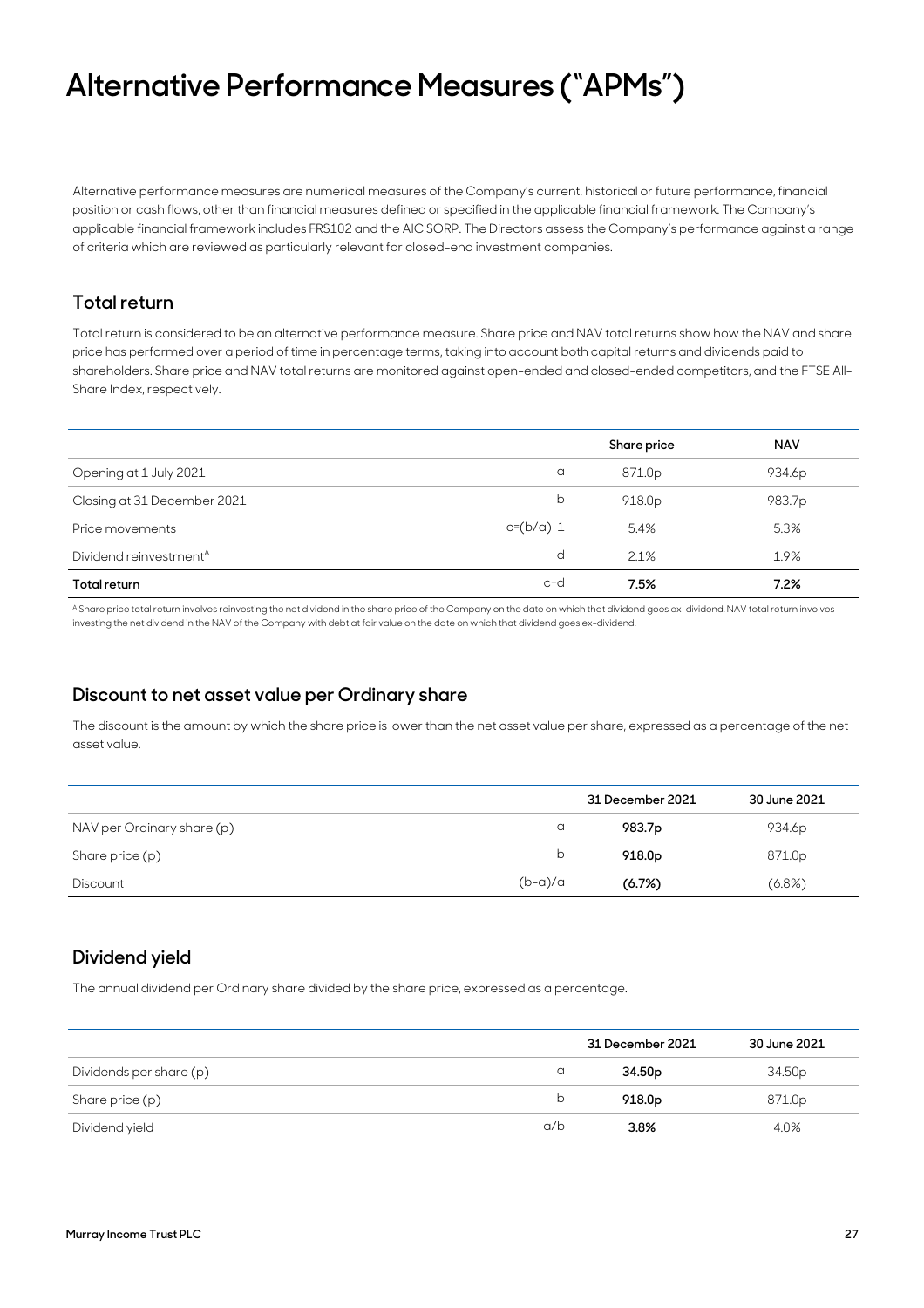# **Alternative Performance Measures ("APMs")**

## **Continued**

## **Net gearing**

Net gearing measures the total borrowings less cash and cash equivalents dividend by shareholders' funds, expressed as a percentage. Under AIC reporting guidance cash and cash equivalents includes amounts due to and from brokers at the year end as well as cash and cash equivalents.

|                                  |             | 31 December 2021         | 30 June 2021 |
|----------------------------------|-------------|--------------------------|--------------|
| Borrowings (£'000)               | a           | 117,752                  | 118,520      |
| Cash(E'000)                      | b           | 17,352                   | 4,493        |
| Amounts due to brokers (£'000)   | C           | 42                       | 1,191        |
| Amounts due from brokers (£'000) | d           | $\overline{\phantom{0}}$ | 2,914        |
| Shareholders' funds (£'000)      | $\mathbf e$ | 1,148,035                | 1,093,859    |
| Net gearing                      | (a-b+c-d)/e | 8.7%                     | 10.3%        |

## **Ongoing charges**

The ongoing charges ratio has been calculated in accordance with guidance issued by the AIC as the total of investment management fees and administrative expenses and expressed as a percentage of the average daily net asset values with debt at fair value published throughout the period. The ratio for 31 December 2021 is based on forecast ongoing charges for the year ending 30 June 2022.

|                                                  |           | 31 December 2021 | 30 June 2021 |
|--------------------------------------------------|-----------|------------------|--------------|
| Investment management fees (£'000)               | a         | 4,096            | 2,512        |
| Administrative expenses (£'000)                  | b         | 1,456            | 1,443        |
| Less: non-recurring charges <sup>A</sup> (£'000) | C         | (22)             | (115)        |
| Ongoing charges (£'000)                          | $a+b+c$   | 5.530            | 3,840        |
| Average net assets (£'000)                       | d         | 1.141.122        | 841,850      |
| Ongoing charges ratio                            | (a+b+c)/d | 0.48%            | 0.46%        |

A 31 December 2021 comprises £20,000 relating to recruitment costs and £2,000 relating to legal fees unlikely to recur. 30 June 2021 comprises £18,000 for legal fees and £6,000 for audit fees relating to the combination and £91,000 relating to HMRC penalty for late payment of stamp duty associated with the combination.

The ongoing charges ratio provided in the Company's Key Information Document is calculated in line with the PRIIPs regulations, which includes financing and transaction costs.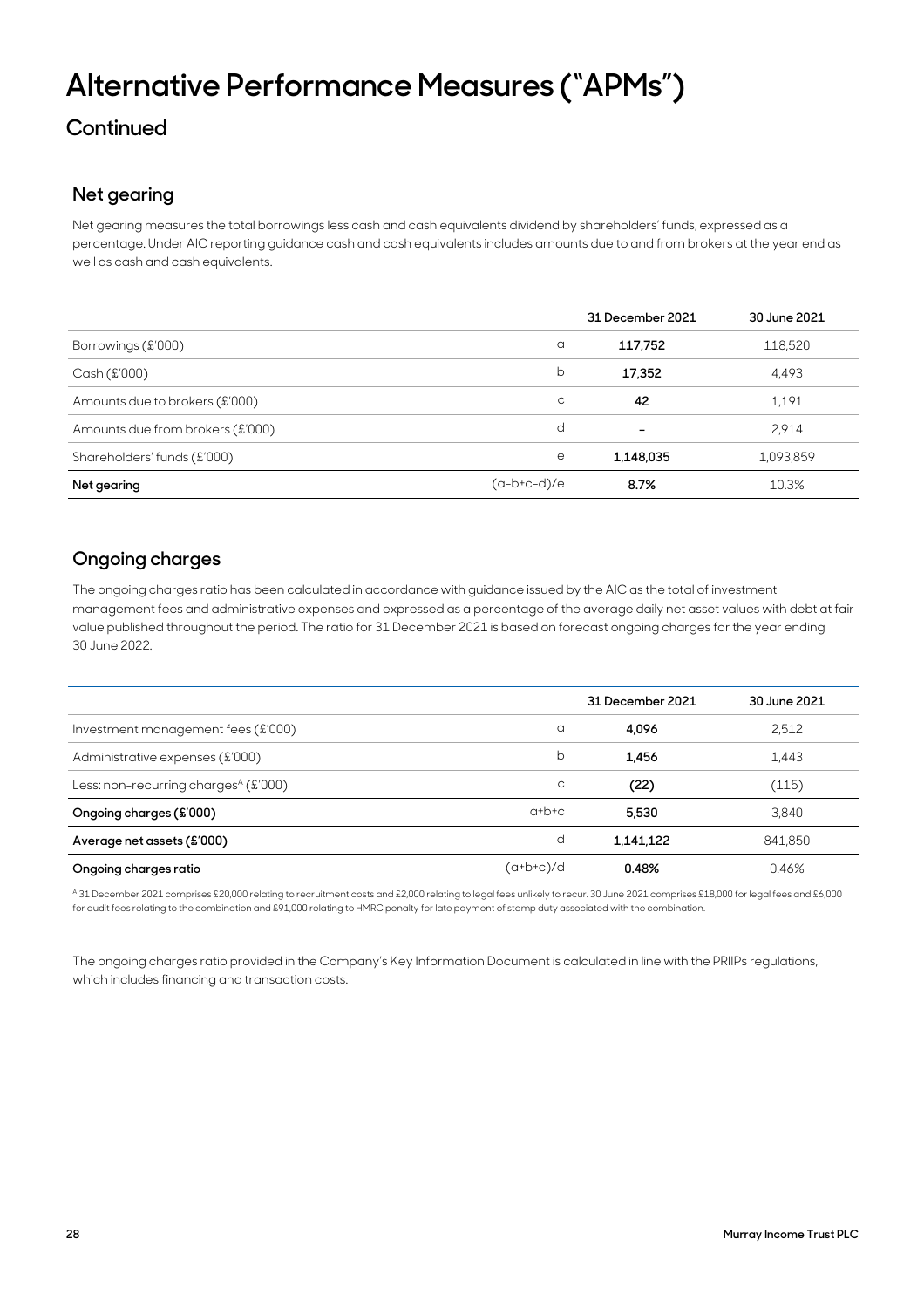## **Investor Information**

## **Alternative Investment Fund Managers Directive ("AIFMD") and Pre-Investment Disclosure Document ("PIDD")**

The Company has appointed Aberdeen Standard Fund Managers Limited as its alternative investment fund manager and BNP Paribas Securities Services, London Branch as its depositary under the AIFMD.

The AIFMD requires Aberdeen Standard Fund Managers Limited, as the alternative investment fund manager ("AIFM") of Murray Income Trust PLC (the "Company"), to make available to investors certain information prior to such investors' investment in the Company. Details of the leverage and risk policies which the Company is required to have in place under AIFMD are published in the Company's PIDD which can be found on its website: **murray-income.co.uk** 

## **Investor Warning - Be alert to share fraud and boiler room scams**

abrdn has been contacted by investors informing us that they have received telephone calls and emails from people who have offered to buy their investment trust shares, purporting to work for abrdn. abrdn has also been notified of emails claiming that certain investment companies under our management have issued claims in the courts against individuals. These may be scams which attempt to gain your personal information with which to commit identity fraud or could be 'boiler room' scams where a payment from you is required to release the supposed payment for your shares. These callers/senders do not work for abrdn and any third party making such offers/claims has no link with abrdn.

abrdn does not 'cold-call' investors in this way. If you have any doubt over the veracity of a caller, do not offer any personal information, end the call and contact our Customer Services Department.

The Financial Conduct Authority provides advice with respect to share fraud and boiler room scams: **fca.org.uk/consumers/scams** 

### **Shareholder Enquiries**

In the event of queries regarding holdings of shares, lost certificates, dividend payments, registered details, shareholders holding their shares in the Company directly should contact the registrar, Link Group (see Corporate Information). Calls may be recorded and monitored randomly for security and training purposes. Changes of address must be notified to the registrar in writing.

Any general queries about the Company should be directed to the Company Secretaries in writing (see Corporate Information) or by email to: **cef.cosec@abrdn.com.**

For questions about an investment held through the abrdn Investment Plan for Children, Investment Trust Share Plan or Investment Trust Stocks and Shares ISA, please telephone the Manager's Customer Services Department on **0808 500 0040**, email **inv.trusts@abrdn.com** or write to abrdn Investment Trusts, PO Box 11020, Chelmsford Essex CM99 2DB.

#### **Dividend Tax Allowance**

The annual tax-free personal allowance on dividend income is £2,000 for the 2021/2022 tax year (2020/2021 - £2,000). Above this amount, individuals will pay tax on their dividend income at a rate dependent on their income tax bracket and personal circumstances. The Company will provide registered shareholders with a confirmation of dividends paid by the Company and this should be included with any other dividend income received when calculating and reporting to HMRC total dividend income received. It is the shareholder's responsibility to include all dividend income when calculating any tax liability.

### **How to Invest**

Individual investors can buy and sell shares in the Company directly through a stockbroker or indirectly through a lawyer, accountant or other professional adviser. Alternatively, shares can be bought directly through the abrdn Investment Plan for Children, abrdn Share Plan or abrdn ISA, or through the many stockbroker platforms which offer the opportunity to acquire shares in investment companies

#### **abrdn Investment Plan for Children**

abrdn operates an Investment Plan for Children (the "Children's Plan") which covers a number of investment companies under its management including the Company. Anyone can invest in the Children's Plan, including parents, grandparents and family friends (subject to the eligibility criteria as stated within the terms and conditions). All investments are free of dealing charges on the initial purchase of shares, although investors will suffer the bid-offer spread, which can, on some occasions, be a significant amount. Lump sum investments start at £150 per trust, while regular savers may invest from £30 per month. Investors simply pay Government Stamp Duty (currently 0.5%) where applicable. Selling costs are £10 + VAT. There is no restriction on how long an investor need invest in the Children's Plan, and regular savers can stop or suspend participation by instructing abrdn in writing at any time.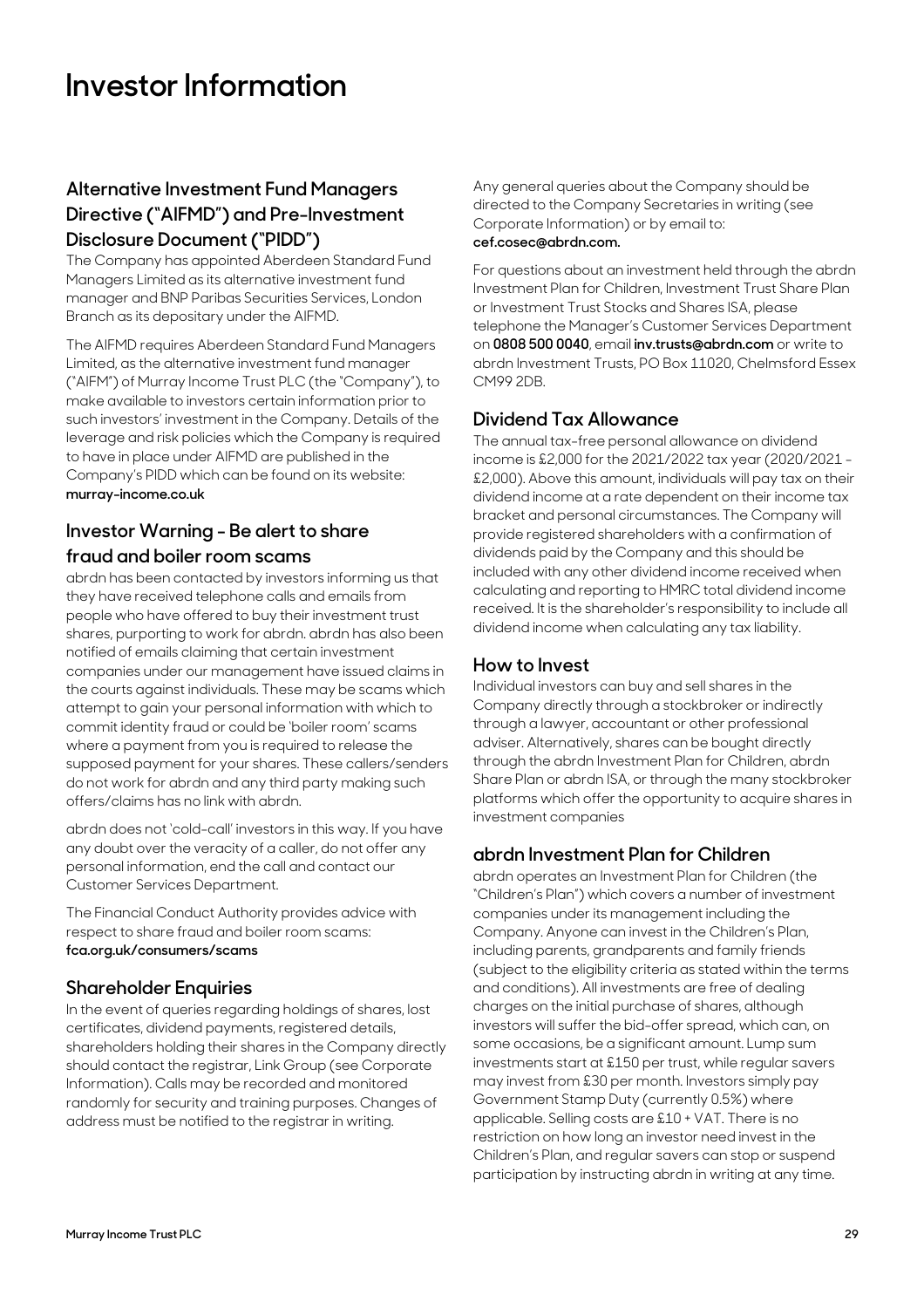## **Investor Information**

## **Continued**

## **abrdn Share Plan**

abrdn operates runs a Share Plan (the "Share Plan") through which shares in the Company can be purchased. There are no dealing charges on the initial purchase of shares, although investors will suffer the bid-offer spread, which can, on some occasions, be a significant amount. Lump sum investments start at £250, while regular savers may invest from £100 per month. Investors simply pay Government Stamp Duty (currently 0.5%) where applicable. Selling costs are £10 + VAT. There is no restriction on how long an investor need invest in a Share Plan, and regular savers can stop or suspend participation by instructing abrdn in writing at any time.

#### **abrdn ISA**

An investment of up to £20,000 can be made in an ISA in the 2022/2023 tax year.

The annual ISA administration charge for the abrdn ISA (the "ISA") is £24 + VAT, calculated annually and applied on 31 March (or the last business day in March) and collected soon thereafter either by direct debit or, if there is no valid direct debit mandate in place, from the available cash in the ISA prior to the distribution or reinvestment of any income, or, where there is insufficient cash in the ISA, from the sale of investments held in the ISA. Investors have full voting and other rights of share ownership. Under current legislation, investments in ISAs can grow free of capital gains tax.

## **abrdn ISA Transfer**

Investors may choose to transfer previous tax year investments to abrdn which can be invested in the Company while retaining their ISA wrapper. The minimum lump sum for an ISA transfer is £1,000 and is subject to a minimum per trust of £250.

### **Nominee Accounts and Voting Rights**

In common with other schemes of this type, all investments in the Children's Plan, Share Plan and ISA are held in nominee accounts and investors have full voting and other rights of share ownership.

## **Literature Request Service**

For literature and application forms for abrdn Investment Trusts' products, please contact us through: **invtrusts.co.uk**, telephone the Manager's Customer Services Department on **0808 500 4000** or write to: abrdn Investment Trusts, PO Box 11020, Chelmsford, Essex CM99 2DB.

### **Terms and Conditions**

Terms and conditions for abrdn managed savings products can also be found under the Literature section of the Manager's website at: **invtrusts.co.uk.**

## **Keeping You Informed**

Further information about the Company may be found on its dedicated website: **murray-income.co.uk.** This provides access to information on the Company's share price performance, capital structure, London Stock Exchange announcements, current and historic Annual and Half-Yearly Reports, and the latest monthly factsheet on the Company issued by the Manager.

Details are also available at: **invtrusts.co.uk.**

#### **Twitter:**

@abrdnTrusts

#### **LinkedIn:**

abrdn Investment Trusts

## **Key Information Document ("KID")**

The KID relating to the Company and published by the Manager can be found on the Company's website.

### **Online dealing**

There are a number of online dealing platforms for private investors that offer share dealing, ISAs and other means to invest in the Company. Real-time execution-only stockbroking services allow you to trade online, manage your portfolio and buy UK listed shares. These sites do not give advice. Some comparison websites also look at dealing rates and terms.

### **Discretionary private client stockbrokers**

If you have a large sum to invest, you may wish to contact a discretionary private client stockbroker. They can manage your entire portfolio of shares and will advise you on your investments. To find a private client stockbroker visit The Personal Investment Management & Financial Advice Association at **pimfa.co.uk**.

#### **Financial advisers**

To find an adviser on investment trusts, visit **unbiased.co.uk.**

#### **Regulation of stockbrokers**

Before approaching a stockbroker, always check that they are regulated by the Financial Conduct Authority at: **fca.org.uk/firms/financial-services-register**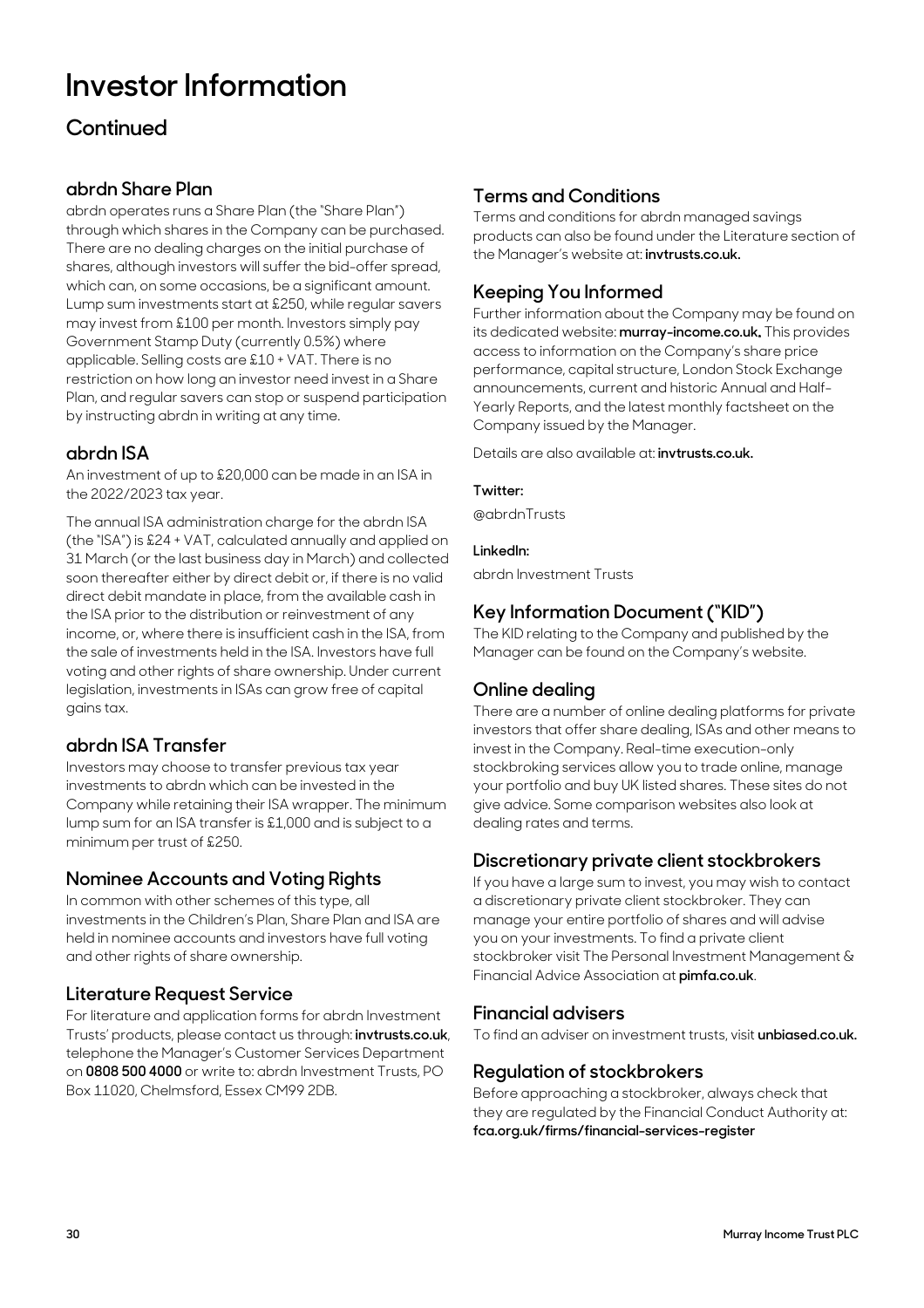#### **Suitable for Retail/NMPI Status**

The Company's shares are intended for investors, primarily in the UK, including retail investors, professionallyadvised private clients and institutional investors who are seeking a high and growing income combined with capital growth through investment in a portfolio principally of UK equities, and who understand and are willing to accept the risks of exposure to equities. Investors should consider consulting a financial adviser who specialises in advising on the acquisition of shares and other securities before acquiring shares. Investors should be capable of evaluating the risks and merits of such an investment and should have sufficient resources to bear any loss that may result.

The Company currently conducts its affairs, and intends to continue to do so for the foreseeable future, so that its Ordinary shares can be recommended by a financial adviser to ordinary retail investors in accordance with the Financial Conduct Authority's rules in relation to nonmainstream pooled investments ("NMPIs").

The Company's shares are excluded from the Financial Conduct Authority's restrictions which apply to NMPIs because they are shares in an investment trust.

#### **Note**

Please remember that past performance is not a guide to the future. Stock market and currency movements may cause the value of shares and the income from them to fall as well as rise and investors may not get back the amount they originally invested.

As with all equity investments, the value of investment trusts purchased will immediately be reduced by the difference between the buying and selling prices of the shares, the market maker's spread.

Investors should further bear in mind that the value of any tax relief will depend on the individual circumstances of the investor and that tax rates and reliefs, as well as the tax treatment of ISAs, may be changed by future legislation.

The information on pages 29 to 31 has been approved for the purposes of Section 21 of the Financial Services and Markets Act 2000 (as amended by the Financial Services Act 2012) by Aberdeen Asset Managers Limited which is authorised and regulated by the Financial Conduct Authority in the United Kingdom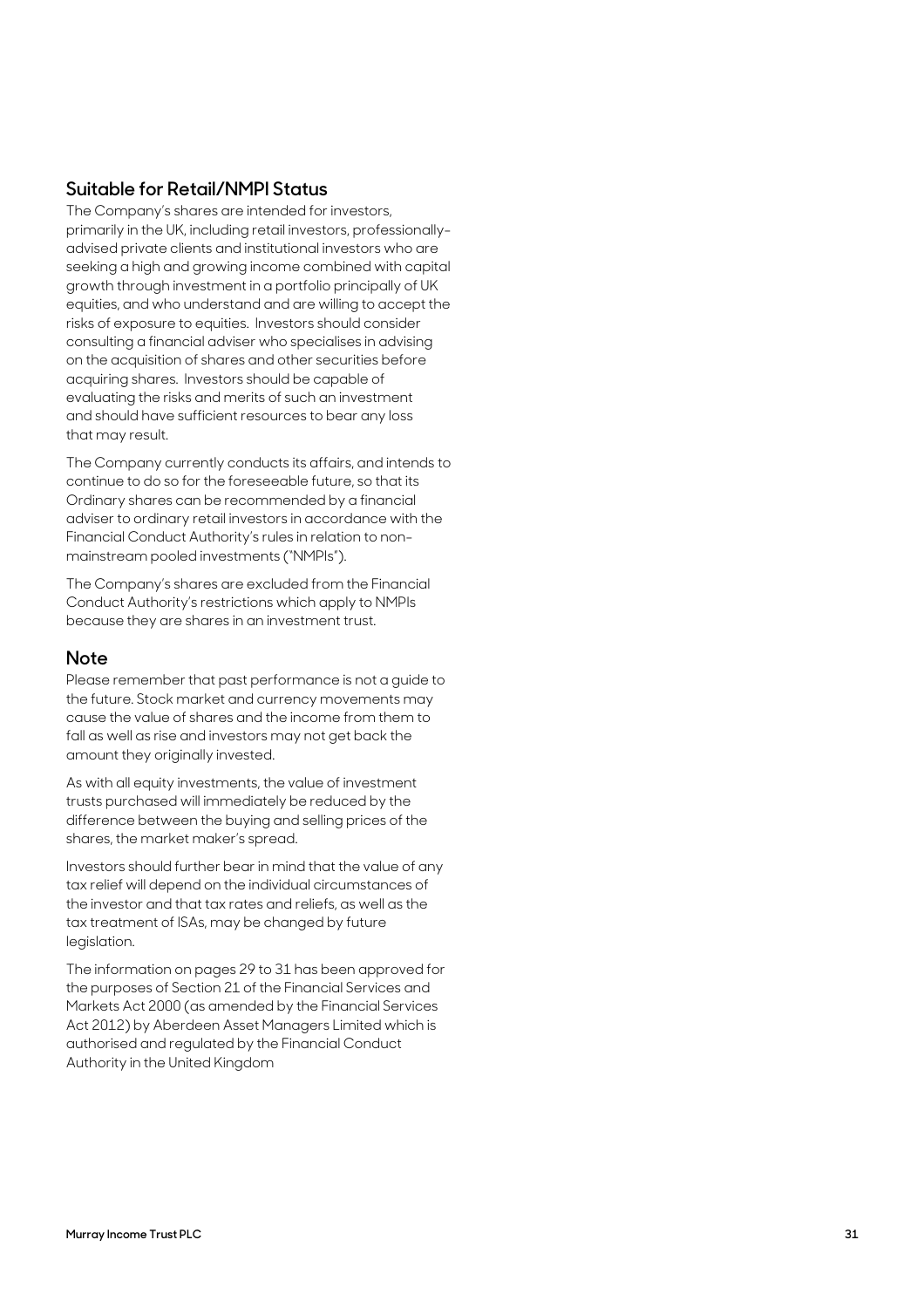## **Corporate Information**

#### **Directors**

Neil Rogan (Chairman) Peter Tait (Senior Independent Director) Stephanie Eastment (Chairman of the Audit Committee) Alan Giles Merryn Somerset Webb Nandita Sahgal Tully

### **Registered Office and Company Secretaries**

Aberdeen Asset Management PLC 1 George Street Edinburgh EH2 2LL

Registered in Scotland under company number SC012725

#### **Alternative Investment Fund Manager**

Aberdeen Standard Fund Managers Limited Bow Bells House 1 Bread Street London EC4M 9HH

#### **Investment Manager**

Aberdeen Asset Managers Limited 1 George Street Edinburgh EH2 2LL

## **abrdn Customer Services Department, Children's Plan, Share Plan and ISA Enquiries**

abrdn Investment Trusts PO Box 11020 Chelmsford Essex CM99 2DB

#### Freephone: **0808 500 0040**

(open Monday to Friday, 9.00 a.m. to 5.00 p.m., excluding public holidays in England and Wales)

#### Email: **inv.trusts@abrdn.com**

**Website murray-income.co.uk** 

**Email murray.income@abrdn.com** 

### **Registrar**

The Share Portal, operated by Link Group, is a secure online website where shareholdings can be managed quickly and easily, including changing address or arranging to pay dividends directly into a bank account, or to receive electronic communications. To register, shareholders will need their Investor Code which may be found on their share certificate or by contacting the Registrar at: **signalshares.com**

Alternatively, please contact the Registrar –

By email, via the above website

By phone –

#### Tel: **0371 664 0300** (UK calls cost 10p per minute plus network extras)

From overseas: **+44 208 639 3399** (open Monday to Friday, from 9.00am to 5.30pm, excluding public holidays)

By post - Link Group 10th Floor Central Square 29 Wellington Street Leeds LS1 4DL

#### **Depositary**

BNP Paribas Securities Services, London Branch

#### **Stockbroker**

Investec Bank Limited

#### **Auditor**

PricewaterhouseCoopers LLP

## **United States Internal Revenue Service**

**FATCA Registration Number ("GIIN")**  8Q8ZFE.99999.SL.826

## **Legal Entity Identifier ("LEI")**

549300IRNFGVQIQHUI13

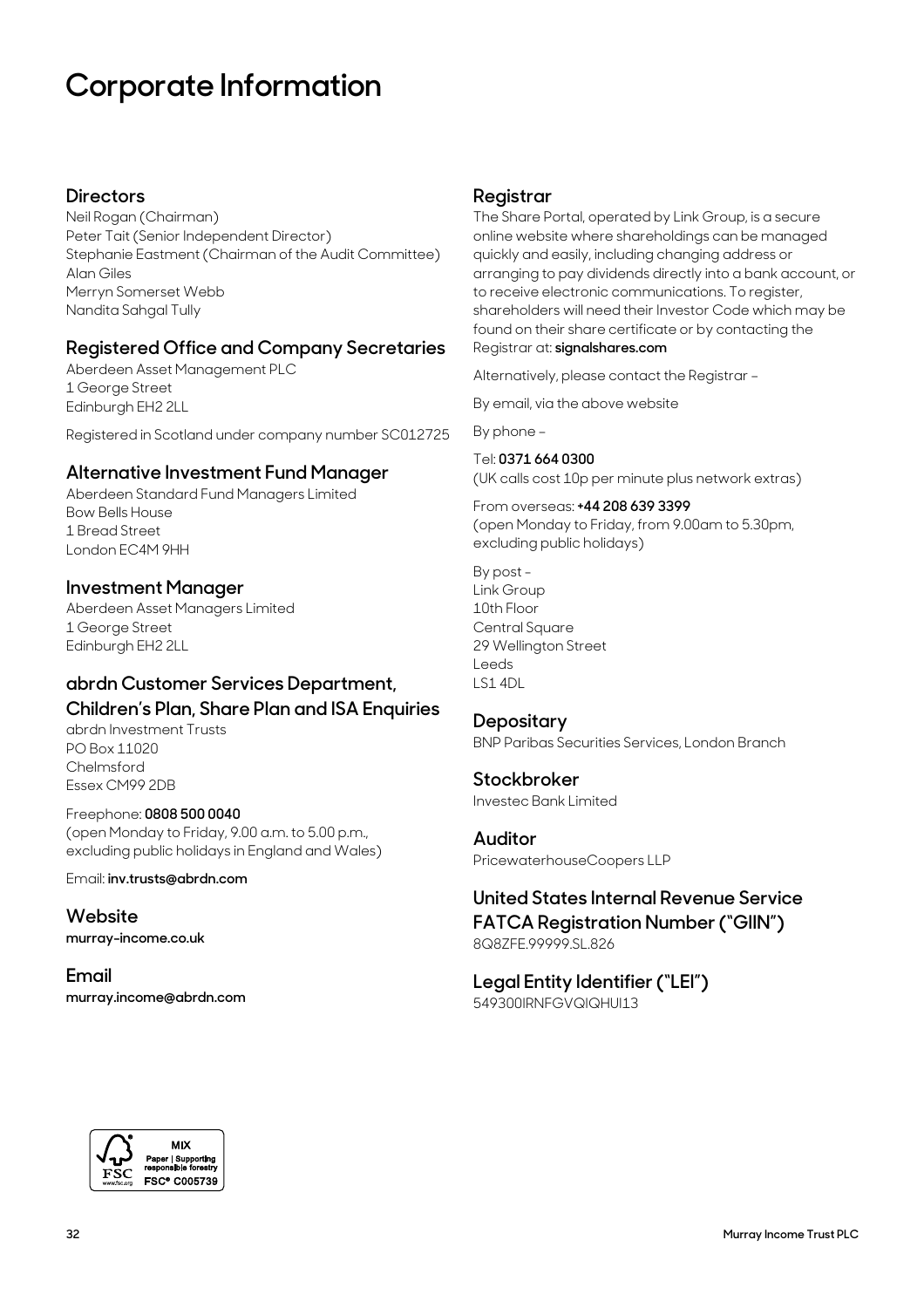